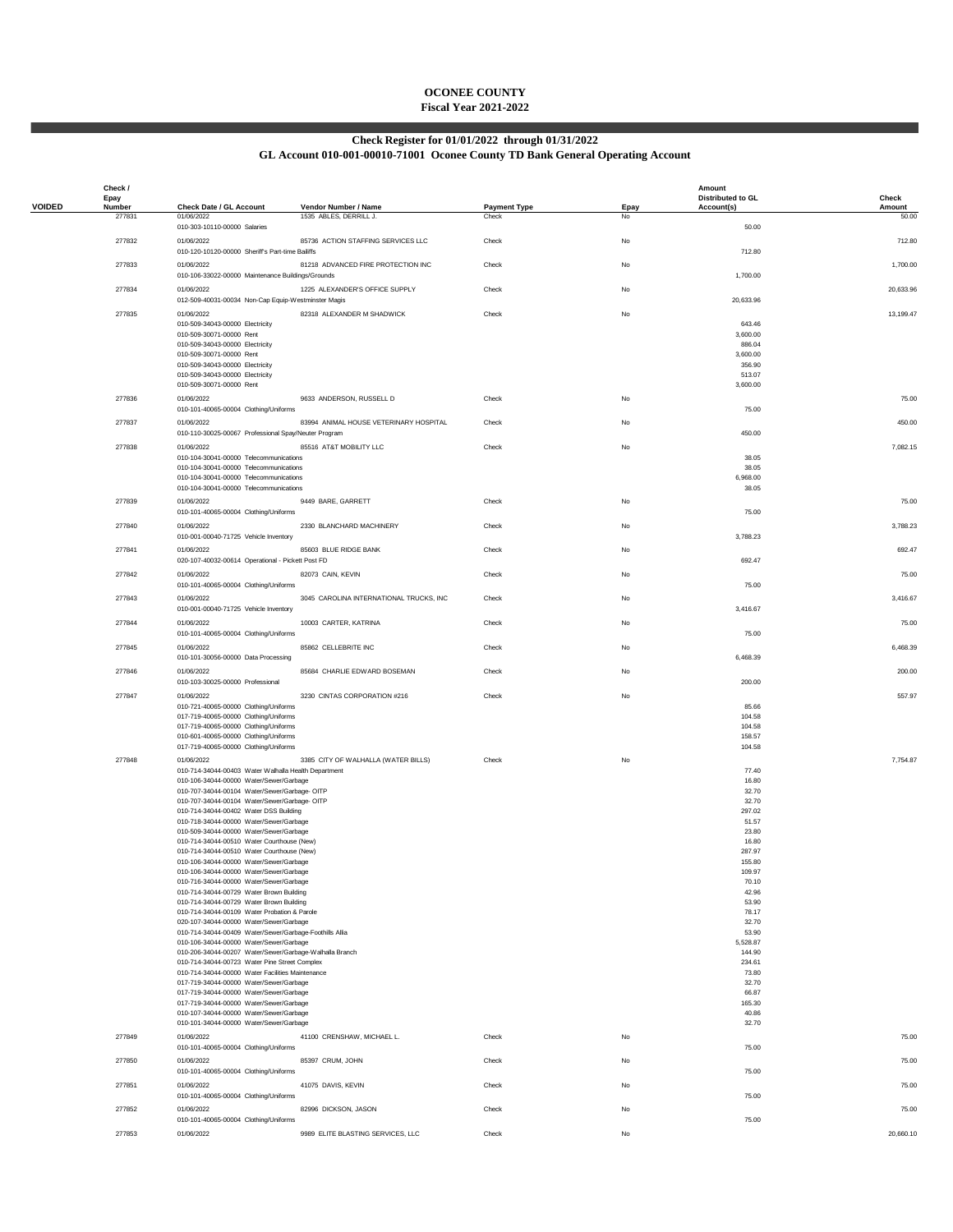|        | 017-719-30039-00000 Blasting - Professional Service                                                   |       |    | 20,660.10          |            |
|--------|-------------------------------------------------------------------------------------------------------|-------|----|--------------------|------------|
| 277854 | 85988 ELWOOD STAFFING SERVICES INC<br>01/06/2022                                                      | Check | No |                    | 901.41     |
|        | 255-115-10110-91052 Salaries - Duke Energy FNF                                                        |       |    | 571.10             |            |
|        | 255-115-10110-91052 Salaries - Duke Energy FNF                                                        |       |    | 330.31             |            |
|        |                                                                                                       |       |    |                    |            |
| 277855 | 01/06/2022<br>6240 FLEETCOR TECHNOLOGIES                                                              | Check | No |                    | 10,652.11  |
|        | 010-001-00020-71110 Accounts Rec Senior Solutions                                                     |       |    | 864.47             |            |
|        | 010-101-81101-00000 Gasoline Sheriff                                                                  |       |    | 5,430.11           |            |
|        | 010-103-81103-00000 Gasoline Coroner                                                                  |       |    | 131.52             |            |
|        | 010-107-81107-00000 Gasoline Emergency Ser/Rural Fire                                                 |       |    | 1,120.02           |            |
|        | 010-110-81110-00000 Gasoline Animal Control                                                           |       |    | 106.01             |            |
|        | 010-202-81202-00000 Gasoline PRT                                                                      |       |    | 99.81              |            |
|        | 010-206-81206-00000 Gasoline Library                                                                  |       |    | 43.91              |            |
|        | 010-306-81306-00000 Gasoline Treasurer                                                                |       |    | 37.81              |            |
|        | 010-001-00020-71129 Accounts Rec Anderson Solicitor                                                   |       |    | 35.55              |            |
|        | 010-601-81601-00000 Gasoline Road Department                                                          |       |    | 114.22             |            |
|        | 010-601-82601-00000 Diesel Road Department                                                            |       |    | 256.35             |            |
|        | 010-702-81702-00000 Gasoline-Community Dev.                                                           |       |    | 137.58             |            |
|        | 010-712-81712-00000 Gasoline Planning Department                                                      |       |    | 53.81              |            |
|        | 010-714-81714-00000 Gasoline Public Buildings                                                         |       |    | 374.65             |            |
|        | 010-717-81717-00000 Gasoline Administrator                                                            |       |    | 48.09              |            |
|        | 010-718-81718-00000 Gasoline Solid Waste Department                                                   |       |    | 115.72             |            |
|        | 010-718-82718-00000 Diesel Solid Waste Department<br>010-721-81721-00000 Gasoline Vehicle Maintenance |       |    | 1,489.07<br>193.41 |            |
|        |                                                                                                       |       |    |                    |            |
| 277856 | 01/06/2022<br>84743 HELLAMS, JAMES                                                                    | Check | No |                    | 75.00      |
|        | 010-101-40065-00004 Clothing/Uniforms                                                                 |       |    | 75.00              |            |
| 277857 | 01/06/2022<br>85249 INMATE TRUST FUND ACCOUNT                                                         | Check | No |                    | 868.00     |
|        | 010-106-30028-00000 State Inmate Stipend                                                              |       |    | 124.00             |            |
|        | 010-106-30028-00000 State Inmate Stipend                                                              |       |    | 124.00             |            |
|        | 010-106-30028-00000 State Inmate Stipend                                                              |       |    | 124.00             |            |
|        | 010-106-30028-00000 State Inmate Stipend                                                              |       |    | 124.00             |            |
|        | 010-106-30028-00000 State Inmate Stipend                                                              |       |    | 124.00             |            |
|        | 010-106-30028-00000 State Inmate Stipend                                                              |       |    | 124.00             |            |
|        | 010-106-30028-00000 State Inmate Stipend                                                              |       |    | 124.00             |            |
|        |                                                                                                       |       |    |                    |            |
| 277858 | 01/06/2022<br>9495 JAMESON, JORDEI                                                                    | Check | No |                    | 75.00      |
|        | 010-101-40065-00004 Clothing/Uniforms                                                                 |       |    | 75.00              |            |
| 277859 | 01/06/2022<br>82190 J DAVIS CONSTRUCTION INC.                                                         | Check | No |                    | 248,445.49 |
|        | 012-720-97111-00000 AIP 27-Expand T Apron, P+L-Local                                                  |       |    | 4,552.07           |            |
|        | 012-720-97111-00155 AIP 27-Expand T Apron, P+L-Federal                                                |       |    | 81,937.17          |            |
|        | 012-720-97111-00255 AIP 27-Expand T Apron, P+L-State                                                  |       |    | 4,552.07           |            |
|        | 012-720-97107-00150 AIP25 - Mt Nebo Church Rd - Local                                                 |       |    | 7,870.21           |            |
|        | 012-720-97107-00155 AIP25 - Mt Nebo Church Rd - Federal                                               |       |    | 141.663.76         |            |
|        | 012-720-97107-00255 AIP25 - Mt Nebo Church Rd - State                                                 |       |    | 7,870.21           |            |
|        | 012-720-97108-00000 AIP 26-W Terminal Apron Prep-Local                                                |       |    | 0.00               |            |
|        | 012-720-97108-00155 AIP 26-W Terminal Apron Prep-Federa                                               |       |    | 0.00               |            |
|        | 012-720-97108-00255 AIP 26-W Terminal Apron Prep-State                                                |       |    | 0.00               |            |
|        | 012-720-97111-00000 AIP 27-Expand T Apron, P+L-Local                                                  |       |    | 0.00               |            |
|        | 012-720-97111-00155 AIP 27-Expand T Apron, P+L-Federal                                                |       |    | 0.00               |            |
|        | 012-720-97111-00255 AIP 27-Expand T Apron, P+L-State                                                  |       |    | 0.00               |            |
| 277860 | 80566 JUDGE BLAKE NORTON (JURY EXPENSE)<br>01/06/2022                                                 | Check | No |                    | 115.69     |
|        | 010-509-30026-00000 Court Expense                                                                     |       |    | 115.69             |            |
|        |                                                                                                       |       |    |                    |            |
| 277861 | 01/06/2022<br>84570 KILPATRICK, JASON                                                                 | Check | No |                    | 75.00      |
|        | 010-101-40065-00004 Clothing/Uniforms                                                                 |       |    | 75.00              |            |
| 277862 | 01/06/2022<br>9934 KLEPPER, KODY K                                                                    | Check | No |                    | 75.00      |
|        | 010-101-40065-00004 Clothing/Uniforms                                                                 |       |    | 75.00              |            |
|        |                                                                                                       |       |    |                    |            |
| 277863 | 01/06/2022<br>86129 LEE, WILLIAM                                                                      | Check | No |                    | 190.00     |
|        | 010-101-30084-00000 School/Seminar/Training/Mtg                                                       |       |    | 190.00             |            |
| 277864 | 01/06/2022<br>12000 LINDSAY OIL CO                                                                    | Check | No |                    | 9.891.73   |
|        | 017-001-00040-71719 Rock Quarry Off Road Diesel                                                       |       |    | 4,341.71           |            |
|        | 010-001-00040-71721 Diesel Inventory Off Road                                                         |       |    | 5,550.02           |            |
|        | 010-001-00040-71700 Gasoline Inventory                                                                |       |    | 0.00               |            |
|        |                                                                                                       |       |    |                    |            |
| 277865 | 01/06/2022<br>85300 LOGAN, ROBERT A                                                                   | Check | No |                    | 75.00      |
|        | 010-101-40065-00004 Clothing/Uniforms                                                                 |       |    | 75.00              |            |
| 277866 | 01/06/2022<br>81585 LONG, BRYAN                                                                       | Check | No |                    | 75.00      |
|        | 010-101-40065-00004 Clothing/Uniforms                                                                 |       |    | 75.00              |            |
|        | 41200 LYLES, JAMES MARK                                                                               |       |    |                    |            |
| 277867 | 01/06/2022<br>010-101-40065-00004 Clothing/Uniforms                                                   | Check | No | 75.00              | 75.00      |
|        |                                                                                                       |       |    |                    |            |
| 277868 | 01/06/2022<br>84485 MAY HEAVY EQUIPMENT SALES LLC                                                     | Check | No |                    | 10,011.50  |
|        | 017-719-30037-00000 Eqipment (Leased or Rented)                                                       |       |    | 10,011.50          |            |
| 277869 | 01/06/2022<br>82885 MCKEE, NINA M                                                                     | Check | No |                    | 75.00      |
|        | 010-101-40065-00004 Clothing/Uniforms                                                                 |       |    | 75.00              |            |
|        | 84820 MIDWEST TAPE, LLC                                                                               |       |    |                    |            |
| 277870 | 01/06/2022<br>010-206-40101-00000 Books                                                               | Check | No | 29.99              | 641.97     |
|        |                                                                                                       |       |    |                    |            |
|        | 010-206-40101-00000 Books<br>010-206-40101-00000 Books                                                |       |    | 165.96<br>43.99    |            |
|        |                                                                                                       |       |    |                    |            |
|        | 010-206-40101-00000 Books<br>010-206-40101-00000 Books                                                |       |    | 37.98<br>11.99     |            |
|        | 010-206-40101-00000 Books                                                                             |       |    | 19.99              |            |
|        |                                                                                                       |       |    |                    |            |
|        | 010-206-40103-00000 Audio Visual<br>010-206-40103-00000 Audio Visual                                  |       |    | 104.21<br>14.98    |            |
|        | 010-206-40103-00000 Audio Visual                                                                      |       |    | 92.96              |            |
|        | 010-206-40103-00000 Audio Visual                                                                      |       |    | 14.99              |            |
|        | 010-206-40103-00000 Audio Visual                                                                      |       |    | 14.99              |            |
|        | 010-206-40103-00000 Audio Visual                                                                      |       |    | 48.73              |            |
|        | 010-206-40103-00000 Audio Visual                                                                      |       |    | 33.72              |            |
|        | 010-206-40103-00000 Audio Visual                                                                      |       |    | 7.49               |            |
|        |                                                                                                       |       |    |                    |            |
| 277871 | 01/06/2022<br>85215 MURPHY, JUSTIN                                                                    | Check | No |                    | 75.00      |
|        | 010-101-40065-00004 Clothing/Uniforms                                                                 |       |    | 75.00              |            |
| 277872 | 01/06/2022<br>15015 OCONEE PUBLISHING INC.                                                            | Check | No |                    | 5,838.00   |
|        | 010-709-30068-00502 Advertising - Probate Judge                                                       |       |    | 417.00             |            |
|        | 010-709-30068-00502 Advertising - Probate Judge                                                       |       |    | 4,170.00           |            |
|        | 010-709-30068-00502 Advertising - Probate Judge                                                       |       |    | 1,251.00           |            |
| 277873 | 01/06/2022<br>80923 ONETONE TELECOM, INC                                                              | Check | No |                    | 5,850.00   |
|        | 010-711-30041-00000 Telecommunications                                                                |       |    | 5,850.00           |            |
|        |                                                                                                       |       |    |                    |            |
| 277874 |                                                                                                       |       |    |                    |            |
|        | 01/06/2022<br>84342 ORR, ANNA                                                                         | Check | No |                    | 75.00      |
|        | 010-101-40065-00004 Clothing/Uniforms                                                                 |       |    | 75.00              |            |
| 277875 | 01/06/2022<br>82733 OWENS, BARRY                                                                      | Check | No |                    | 75.00      |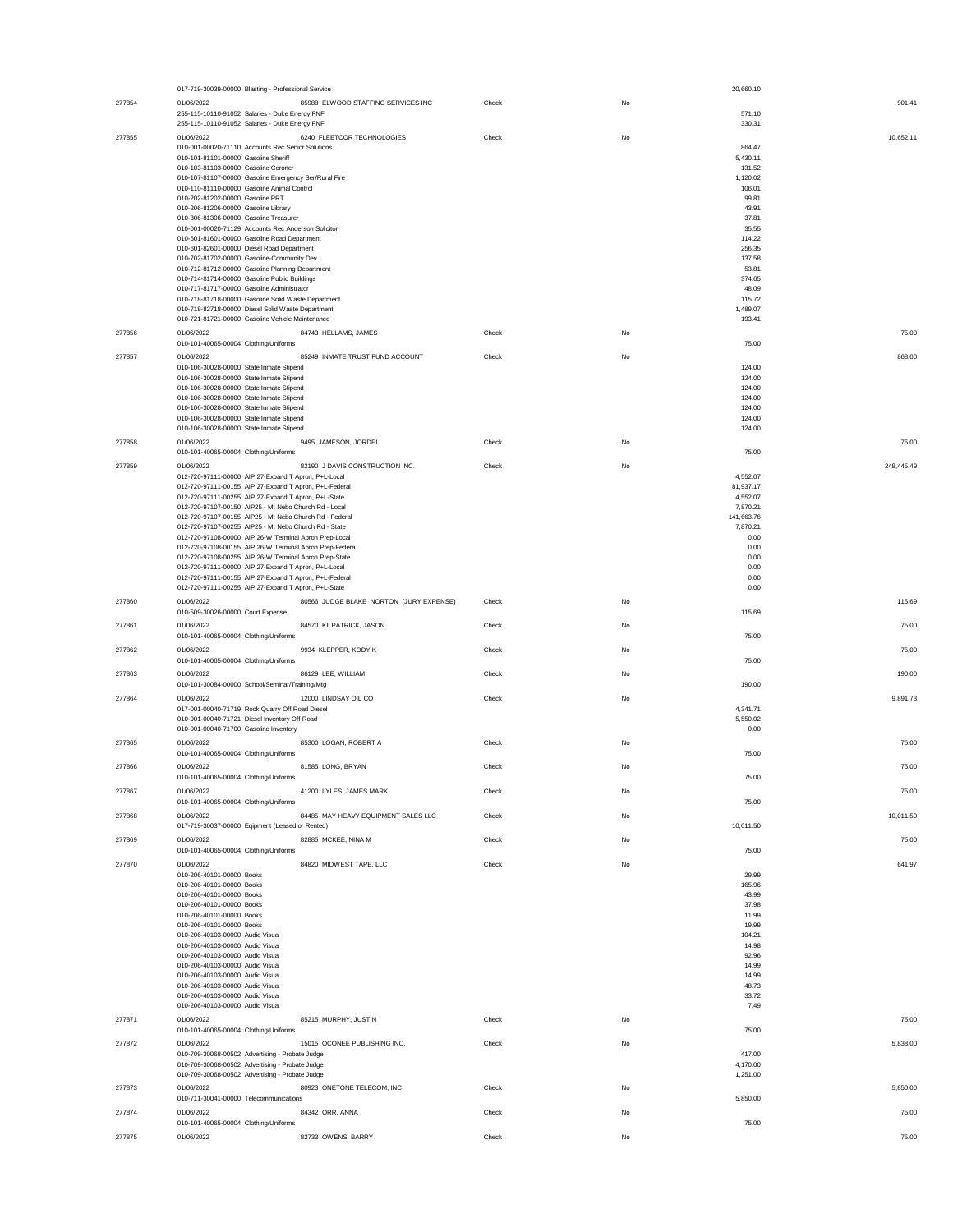|        | 010-101-40065-00004 Clothing/Uniforms                                                                                  |       |    | 75.00                  |
|--------|------------------------------------------------------------------------------------------------------------------------|-------|----|------------------------|
| 277876 | 01/06/2022<br>85773 OWENS, TWILA                                                                                       | Check | No | 75.00                  |
|        | 010-101-40065-00004 Clothing/Uniforms                                                                                  |       |    | 75.00                  |
| 277877 | 01/06/2022<br>85959 PELFREY, JUSTIN ALAN                                                                               | Check | No | 75.00                  |
|        | 010-101-40065-00004 Clothing/Uniforms                                                                                  |       |    | 75.00                  |
| 277878 | 01/06/2022<br>82090 ROYAL, SONIA<br>010-101-40065-00004 Clothing/Uniforms                                              | Check | No | 75.00<br>75.00         |
| 277879 | 85275 R&T PARTS INC. SENECA<br>01/06/2022                                                                              | Check | No | 45.54                  |
|        | 017-719-80719-00000 Rock Quarry Vehicle Maintenance                                                                    |       |    | 45.54                  |
| 277880 | 01/06/2022<br>82396 SASKI, MATT                                                                                        | Check | No | 75.00                  |
|        | 010-101-40065-00004 Clothing/Uniforms                                                                                  |       |    | 75.00                  |
| 277881 | 01/06/2022<br>19710 SC APPALACHIAN COUNCIL OF GOVERNMENTS                                                              | Check | No | 3,249.42               |
|        | 010-704-95100-20217 Appalachian Council of Government                                                                  |       |    | 3,249.42               |
| 277882 | 19585 SC DIVISION OF MOTOR VEHICLES (DMV FEES)<br>01/06/2022<br>010-001-00065-16200 SC Department of Motor Vehicle Fee | Check | No | 22,096.50<br>22,096.50 |
| 277883 | 19755 SC ELECTION COMMISSION<br>01/06/2022                                                                             | Check | No | 35.00                  |
|        | 010-509-30026-00000 Court Expense                                                                                      |       |    | 35.00                  |
| 277884 | 19380 SC LAW ENFORCEMENT DIVISION (SLED)<br>01/06/2022                                                                 | Check | No | 900.00                 |
|        | 013-101-30025-71500 Professional-Sex Offender Reg #5397                                                                |       |    | 900.00                 |
| 277885 | 01/06/2022<br>84019 SHERIFF, CLAY                                                                                      | Check | No | 75.00                  |
|        | 010-101-40065-00004 Clothing/Uniforms                                                                                  |       |    | 75.00                  |
| 277886 | 01/06/2022<br>41120 SMITH, DAVID B.                                                                                    | Check | No | 75.00                  |
|        | 010-101-40065-00004 Clothing/Uniforms                                                                                  |       |    | 75.00                  |
| 277887 | 01/06/2022<br>83088 CBS PERSONNEL SERVICES, LLC<br>010-206-30025-00000 Professional                                    | Check | No | 8,657.68<br>359.32     |
|        | 010-206-30025-00000 Professional                                                                                       |       |    | 356.13                 |
|        | 010-206-30025-00000 Professional                                                                                       |       |    | 977.73                 |
|        | 010-502-30025-00000 Professional<br>010-206-30025-00000 Professional                                                   |       |    | 605.90                 |
|        | 010-502-30025-00000 Professional                                                                                       |       |    | 1,450.48<br>718.54     |
|        | 010-206-30025-00000 Professional                                                                                       |       |    | 1,338.50               |
|        | 010-206-30025-00000 Professional                                                                                       |       |    | 394.98                 |
|        | 010-206-30025-00000 Professional<br>010-206-30025-00000 Professional                                                   |       |    | 912.99<br>380.05       |
|        | 010-306-30025-00000 Professional                                                                                       |       |    | 334.05                 |
|        | 010-721-30025-00000 Professional                                                                                       |       |    | 120.88                 |
|        | 010-712-30025-00000 Professional                                                                                       |       |    | 708.13                 |
| 277888 | 01/06/2022<br>9971 STOKES, JUSTIN                                                                                      | Check | No | 190.00                 |
|        | 010-101-30084-00000 School/Seminar/Training/Mtg                                                                        |       |    | 190.00                 |
| 277889 | 86041 TESAB PARTS CENTER INC<br>01/06/2022<br>017-719-30024-00000 Maintenance on Equipment                             | Check | No | 545.72<br>545.72       |
| 277890 | 01/06/2022<br>41150 TILSON, TRAVIS                                                                                     | Check | No | 75.00                  |
|        | 010-101-40065-00004 Clothing/Uniforms                                                                                  |       |    | 75.00                  |
| 277891 | 01/06/2022<br>9428 TRINITY SERVICES GROUP INC                                                                          | Check | No | 12.991.18              |
|        | 010-106-40034-00000 Food                                                                                               |       |    | 6,762.91               |
|        | 010-106-40034-00000 Food                                                                                               |       |    | 6,228.27               |
| 277892 | 01/06/2022<br>80710 UNDERWOOD, JEFF                                                                                    | Check | No | 75.00                  |
|        | 010-101-40065-00004 Clothing/Uniforms                                                                                  |       |    | 75.00                  |
|        |                                                                                                                        |       |    |                        |
| 277893 | 81991 UNIFIRST CORP<br>01/06/2022                                                                                      | Check | No | 88.11                  |
|        | 010-718-40065-00000 Clothing/Uniforms                                                                                  |       |    | 88.11                  |
| 277894 | 01/06/2022<br>85568 UPSTATE WINDOW CLEANING INC<br>010-204-30025-00000 PROFESSIONAL                                    | Check | No | 400.00<br>400.00       |
| 277895 | 01/06/2022<br>41240 WASHINGTON, KENNETH                                                                                | Check | No | 75.00                  |
|        | 010-101-40065-00004 Clothing/Uniforms                                                                                  |       |    | 75.00                  |
| 277896 | 01/06/2022<br>84606 WATT, JIMMY                                                                                        | Check | No | 75.00                  |
|        | 010-101-40065-00004 Clothing/Uniforms                                                                                  |       |    | 75.00                  |
| 277897 | 01/06/2022<br>24010 XEROX CORPORATION                                                                                  | Check | No | 18.75                  |
|        | 010-601-30059-00000 Copier Click Charges                                                                               |       |    | 18.75                  |
| 277898 | 01/13/2022<br>85012 AT&T                                                                                               | Check | No | 2,042.36<br>240.58     |
|        | 225-104-30056-19070 Data Processing-SC BCB<br>225-104-30056-19070 Data Processing-SC BCB                               |       |    | 1.801.78               |
| 277899 | 01/13/2022<br>85574 BURR & FORMAN LLP                                                                                  | Check | No | 801.00                 |
|        | 010-741-30025-00000 Professional Legal Counsel                                                                         |       |    | 316.00                 |
|        | 010-741-30025-00000 Professional Legal Counsel                                                                         |       |    | 90.00                  |
|        | 010-741-30025-00000 Professional Legal Counsel<br>01/13/2022                                                           |       |    | 395.00                 |
| 277900 | 85026 CAIN, PAUL A<br>010-704-30018-00000 Travel                                                                       | Check | No | 310.88<br>310.88       |
| 277901 | 01/13/2022<br>86109 CHRIST CENTRAL MINISTRIES OCONEE                                                                   | Check | No | 4,768.95               |
|        | 013-082-00825-91156 BJA 2020-AR-BX-0045 COSSA OARS                                                                     |       |    | 4,768.95               |
| 277902 | 3230 CINTAS CORPORATION #216<br>01/13/2022                                                                             | Check | No | 648.08                 |
|        | 010-721-40065-00000 Clothing/Uniforms                                                                                  |       |    | 85.66                  |
|        | 010-714-33022-00723 Bldg Maint Pine Street Complex<br>010-714-33022-00723 Bldg Maint Pine Street Complex               |       |    | 124.06<br>124.06       |
|        | 010-714-33022-00723 Bldg Maint Pine Street Complex                                                                     |       |    | 124.06                 |
|        | 010-721-40065-00000 Clothing/Uniforms                                                                                  |       |    | 85.66                  |
|        | 017-719-40065-00000 Clothing/Uniforms                                                                                  |       |    | 104.58                 |
| 277903 | 01/13/2022<br>80302 CITY OF SENECA (APPROPRIATIONS)<br>225-104-60083-36000 Grant to Indep Agencies-AT&T                | Check | No | 4,750.00<br>4,750.00   |
| 277904 | 01/13/2022<br>80780 CITY OF WESTMINSTER                                                                                | Check | No | 1,814.29               |
|        | 010-001-00260-16800 Town Portion of Fines                                                                              |       |    | 1,814.29               |
| 277905 | 01/13/2022<br>3220 CLEVELAND FIRE DEPT.                                                                                | Check | No | 15,000.00              |
|        | 020-107-40031-00610 Non-Cap Equip-Cleveland FD                                                                         |       |    | 15,000.00              |
| 277906 | 01/13/2022<br>83927 COMMERCIAL REFRIGERATION SERVICES, INC                                                             | Check | No | 511.31                 |
|        | 010-718-40031-00000 Non-Capital Equipment                                                                              |       |    | 511.31                 |
| 277907 | 01/13/2022<br>3215 CORINTH-SHILOH FIRE DEPT                                                                            | Check | No | 30,000.00              |
|        | 020-107-40031-00603 Non-Cap Equip -Corinth-Shiloh FD<br>020-107-40031-00603 Non-Cap Equip -Corinth-Shiloh FD           |       |    | 15,000.00<br>15,000.00 |
| 277908 | 3010 COTT SYSTEMS, INC.<br>01/13/2022                                                                                  | Check | No | 3,664.28               |
|        | 010-735-30056-00000 Data Processing                                                                                    |       |    | 3,105.70               |
|        | 010-735-30056-00000 Data Processing                                                                                    |       |    | 558.58                 |
| 277909 | 01/13/2022<br>3225 CROSS ROADS FIRE DEPT<br>020-107-40031-00613 Non-Cap Equip-Cross Roads FD                           | Check | No | 15,000.00<br>15,000.00 |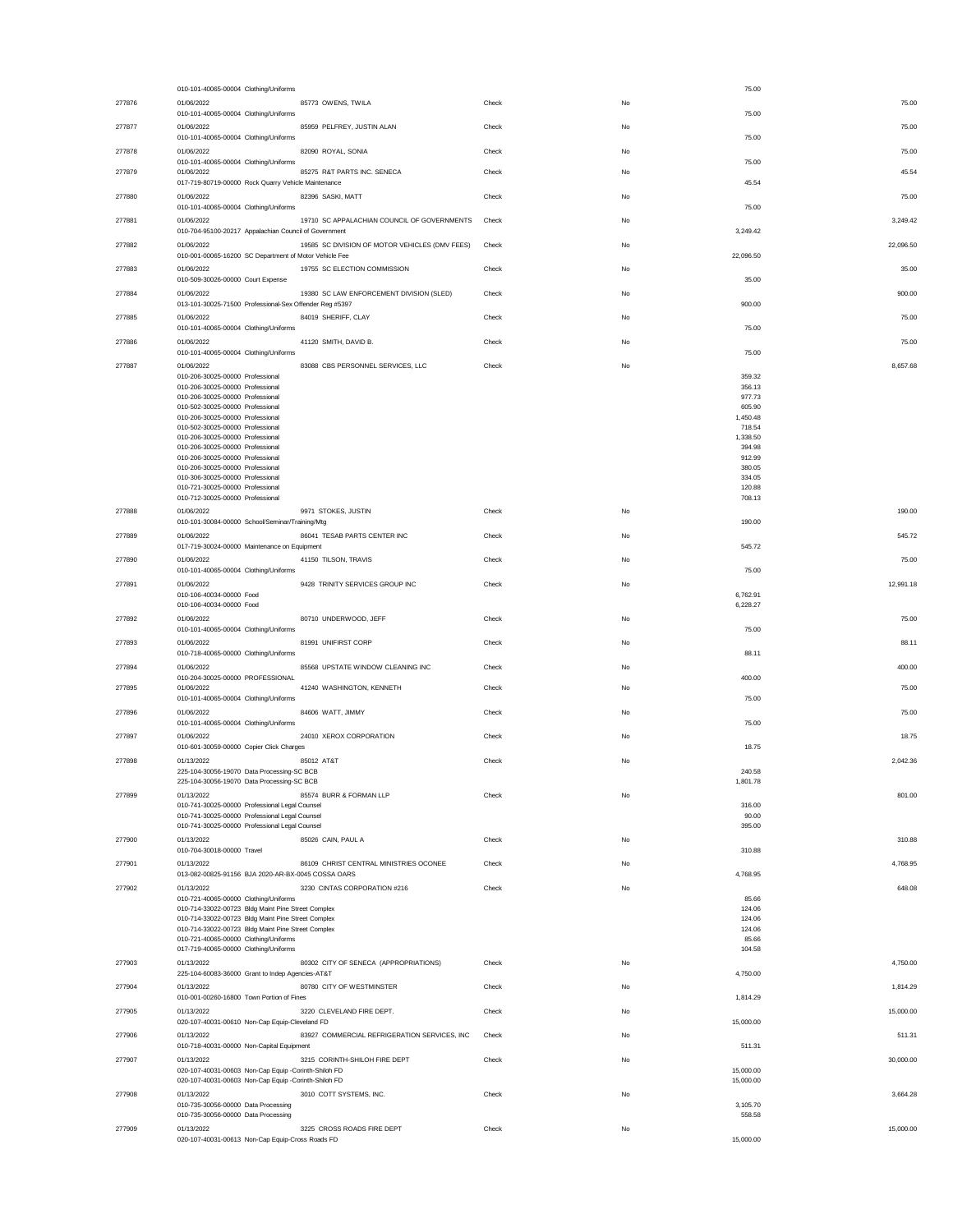| 277910 | 01/13/2022<br>85397 CRUM, JOHN<br>010-101-40065-00004 Clothing/Uniforms                                        | Check | No | 75.00              | 75.00     |
|--------|----------------------------------------------------------------------------------------------------------------|-------|----|--------------------|-----------|
| 277911 | 01/13/2022<br>54055 DAVID W. PLOWDEN                                                                           | Check | No |                    | 825.00    |
| 277912 | 010-305-30025-60305 Professional-Tax Sale<br>01/13/2022<br>85329 DAVIS, JULIAN                                 | Check | No | 825.00             | 310.88    |
| 277913 | 010-704-30018-00000 Travel<br>01/13/2022<br>4335 DIVE TEAM                                                     | Check | No | 310.88             | 9,075.00  |
|        | 020-107-40031-00621 Non-Capital Equip Dive Team                                                                |       |    | 9,075.00           |           |
| 277914 | 4020 DUKE ENERGY CAROLINAS LLC<br>01/13/2022<br>010-714-34043-00723 Electricity Pine Street Complex            | Check | No | 133.58             | 33,276.83 |
|        | 010-714-34043-00729 Electricity Brown Building                                                                 |       |    | 369.29             |           |
|        | 010-714-34043-00109 Electricity Probation & Parole                                                             |       |    | 245.25             |           |
|        | 010-106-34043-00000 Electricity<br>010-106-34043-00000 Electricity                                             |       |    | 2,146.40<br>180.35 |           |
|        | 010-714-34043-00403 Electricity Walhall Health Depart                                                          |       |    | 2,062.51           |           |
|        | 010-106-34043-00000 Electricity                                                                                |       |    | 5,308.72           |           |
|        | 010-714-34043-00729 Electricity Brown Building<br>010-714-34043-00510 Electricity Courthouse (New)             |       |    | 142.47<br>20.24    |           |
|        | 010-714-34043-00723 Electricity Pine Street Complex                                                            |       |    | 1,780.91           |           |
|        | 010-714-34043-00510 Electricity Courthouse (New)                                                               |       |    | 5,044.28           |           |
|        | 010-206-34043-00207 Electricity - Walhalla Branch                                                              |       |    | 1,426.32<br>140.69 |           |
|        | 010-107-34043-00000 Electricity<br>010-714-34043-00000 Electricity Building Maint Bldg                         |       |    | 79.49              |           |
|        | 010-714-34043-00402 Electricity DSS Building                                                                   |       |    | 2,819.60           |           |
|        | 010-716-34043-00000 Electricity<br>010-106-34043-00000 Electricity                                             |       |    | 278.84<br>5,959.85 |           |
|        | 010-714-34043-00723 Electricity Pine Street Complex                                                            |       |    | 793.32             |           |
|        | 010-204-34043-00000 Electricity                                                                                |       |    | 356.59             |           |
|        | 010-204-34043-00000 Electricity                                                                                |       |    | 146.13             |           |
|        | 010-204-34043-00000 Electricity<br>010-714-34043-00510 Electricity Courthouse (New)                            |       |    | 393.37<br>10.86    |           |
|        | 010-714-34043-00723 Electricity Pine Street Complex                                                            |       |    | 192.23             |           |
|        | 010-106-34043-00000 Electricity                                                                                |       |    | 400.85             |           |
|        | 010-204-34043-00000 Electricity<br>010-204-34043-00000 Electricity                                             |       |    | 583.96<br>157.59   |           |
|        | 010-204-34043-00000 Electricity                                                                                |       |    | 129.53             |           |
|        | 010-204-34043-00000 Electricity                                                                                |       |    | 451.73             |           |
|        | 010-204-34043-00000 Electricity<br>010-204-34043-00000 Electricity                                             |       |    | 230.72<br>273.70   |           |
|        | 010-204-34043-00000 Electricity                                                                                |       |    | 149.44             |           |
|        | 010-204-34043-00000 Electricity                                                                                |       |    | 276.93             |           |
|        | 010-204-34043-00000 Electricity<br>010-204-34043-00000 Electricity                                             |       |    | 117.11<br>473.98   |           |
| 277915 | 5455 EASTERN AVIATION FUELS, INC.<br>01/13/2022                                                                | Check | No |                    | 11,137.03 |
|        | 010-720-30056-00000 Data Processing                                                                            |       |    | 150.00             |           |
|        | 010-720-40990-00000 Airport Jet Fuel                                                                           |       |    | 10,987.03          |           |
| 277916 | 01/13/2022<br>5060 PRO AUTO PARTS                                                                              | Check | No |                    | 1,936.88  |
|        | 010-001-00040-71725 Vehicle Inventory<br>010-001-00040-71725 Vehicle Inventory                                 |       |    | 274.61<br>222.47   |           |
|        | 010-001-00040-71725 Vehicle Inventory                                                                          |       |    | 1,439.80           |           |
|        |                                                                                                                |       |    |                    |           |
| 277917 | 01/13/2022<br>9989 ELITE BLASTING SERVICES, LLC                                                                | Check | No |                    | 16,606.38 |
|        | 017-719-30039-00000 Blasting - Professional Service                                                            |       |    | 16,606.38          |           |
| 277918 | 01/13/2022<br>85988 ELWOOD STAFFING SERVICES INC                                                               | Check | No |                    | 1,655.41  |
|        | 255-115-10110-91052 Salaries - Duke Energy FNF                                                                 |       |    | 286.59             |           |
|        | 010-708-30025-00000 Professional<br>010-708-30025-00000 Professional                                           |       |    | 679.88<br>688.94   |           |
| 277919 | 01/13/2022<br>6080 FAIR PLAY FIRE DEPT                                                                         | Check | No |                    | 15,000.00 |
|        | 020-107-40031-00608 Non-Capital Equip -Fair Play FD                                                            |       |    | 15,000.00          |           |
| 277920 | 01/13/2022<br>6240 FLEETCOR TECHNOLOGIES                                                                       | Check | No |                    | 16,016.44 |
|        | 010-001-00020-71110 Accounts Rec Senior Solutions                                                              |       |    | 1,359.72           |           |
|        | 010-101-81101-00000 Gasoline Sheriff<br>010-103-81103-00000 Gasoline Coroner                                   |       |    | 7,081.25<br>117.77 |           |
|        | 010-107-81107-00000 Gasoline Emergency Ser/Rural Fire                                                          |       |    | 1,403.92           |           |
|        | 010-107-82107-00000 Diesel Emergency Services                                                                  |       |    | 46.04              |           |
|        | 010-110-81110-00000 Gasoline Animal Control<br>010-202-81202-00000 Gasoline PRT                                |       |    | 264.46<br>258.22   |           |
|        | 010-206-81206-00000 Gasoline Library                                                                           |       |    | 67.81              |           |
|        | 010-206-82206-00000 Diesel Library<br>010-301-81301-00000 Gasoline Assessor                                    |       |    | 109.93             |           |
|        | 010-001-00020-71129 Accounts Rec Anderson Solicitor                                                            |       |    | 38.79<br>42.30     |           |
|        | 010-504-81504-00000 Gasoline Solicitor (Smith)                                                                 |       |    | 91.57              |           |
|        | 010-601-81601-00000 Gasoline Road Department                                                                   |       |    | 615.68             |           |
|        | 010-601-82601-00000 Diesel Road Department<br>010-702-81702-00000 Gasoline-Community Dev.                      |       |    | 2,219.96<br>115.06 |           |
|        | 010-711-81711-00000 Gasoline Information Tech                                                                  |       |    | 113.43             |           |
|        | 010-712-81712-00000 Gasoline Planning Department                                                               |       |    | 84.09              |           |
|        | 010-714-81714-00000 Gasoline Public Buildings<br>010-718-81718-00000 Gasoline Solid Waste Department           |       |    | 99.95<br>175.84    |           |
|        | 010-718-82718-00000 Diesel Solid Waste Department                                                              |       |    | 1,006.86           |           |
|        | 010-721-81721-00000 Gasoline Vehicle Maintenance<br>010-721-82721-00000 Diesel Vehicle Maintenance             |       |    | 293.64             |           |
|        | 017-719-81719-00000 Rock Quarry Gasoline                                                                       |       |    | 63.75<br>243.45    |           |
|        | 017-719-82719-00000 Rock Quarry Diesel                                                                         |       |    | 102.95             |           |
| 277921 | 6085 FRIENDSHIP FIRE DEPT<br>01/13/2022                                                                        | Check | No |                    | 15,000.00 |
|        | 020-107-40031-00612 Non-Cap Equip-Friendship FD                                                                |       |    | 15,000.00          |           |
| 277922 | 01/13/2022<br>85669 GOODWYN MILLS & CAWOOD INC<br>010-717-30025-00000 Professional                             | Check | No | 5,000.00           | 5,000.00  |
| 277923 | 01/13/2022<br>84000 HARFORD W CAPPS                                                                            | Check | No |                    | 864.89    |
|        | 010-735-30056-00000 Data Processing                                                                            |       |    | 864.89             |           |
| 277924 | 01/13/2022<br>83036 HARVEY, COLBY                                                                              | Check | No |                    | 175.00    |
|        | 010-721-40027-00000 Safety Equipment                                                                           |       |    | 175.00             |           |
| 277925 | 01/13/2022<br>8275 HAZ-MAT TEAM                                                                                | Check | No |                    | 8,100.00  |
|        | 020-107-40031-00620 Non-Capital Equipment - Haz-Mat                                                            |       |    | 8,100.00           |           |
| 277926 | 85939 HITACHI CONST MACHINERY LOADERS AMERICA<br>01/13/2022<br>017-719-30024-00000 Maintenance on Equipment    | Check | No | 7,753.82           | 7,753.82  |
| 277927 | 01/13/2022<br>85352 HOLLY SPRINGS FIRE DEPT.                                                                   | Check | No |                    | 15,000.00 |
| 277928 | 020-107-40031-00618 Non-Cap Equip-Holly Springs FD<br>01/13/2022<br>9235 STATE FISCAL ACCOUNTABILITY AUTHORITY | Check | No | 15,000.00          | 3,092.30  |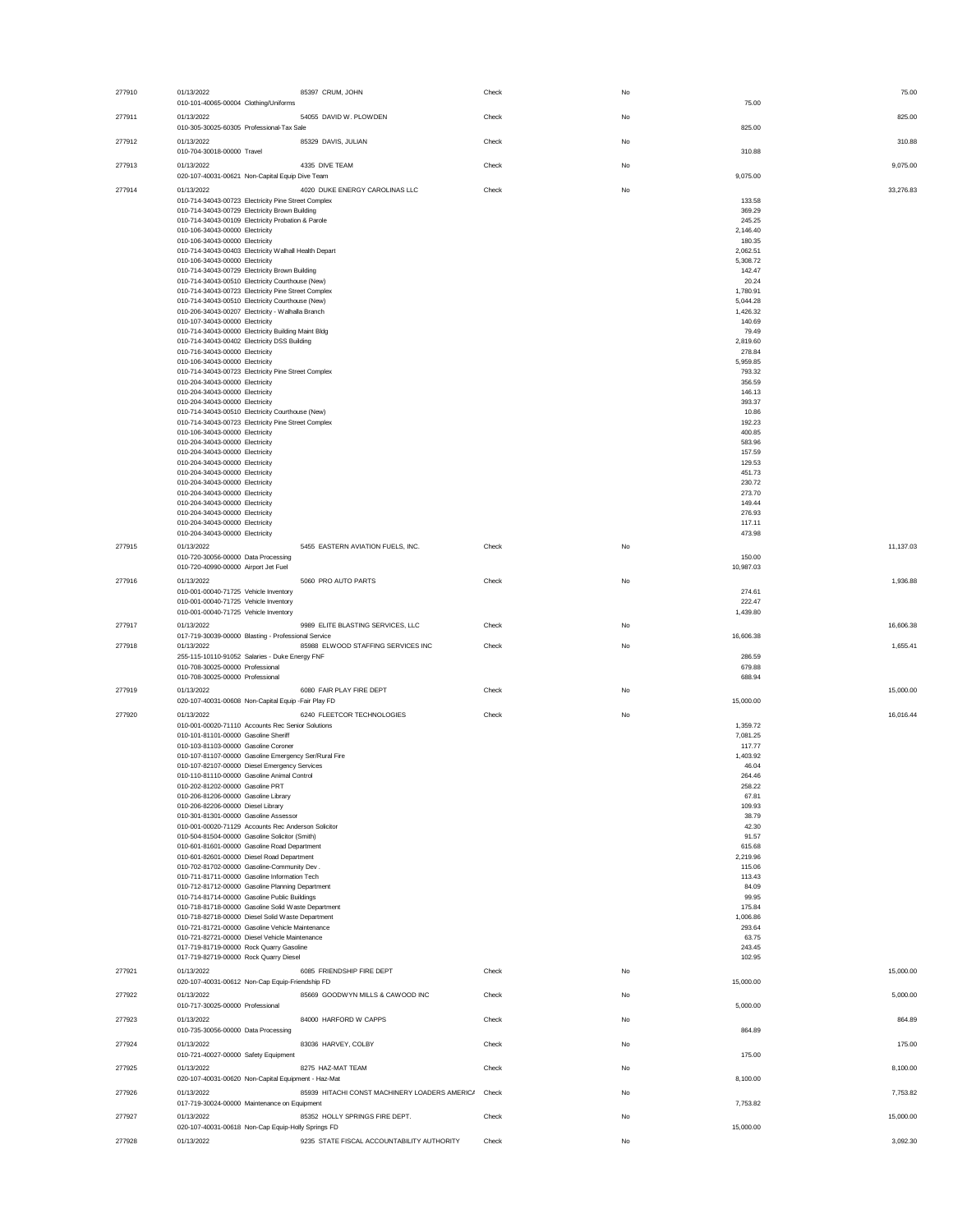|        | 010-709-30066-00000 INSURANCE/BONDS                                                                        |       |    | 3,092.30         |             |
|--------|------------------------------------------------------------------------------------------------------------|-------|----|------------------|-------------|
| 277929 | 86110 INTRADO LIFE & SAFETY SOLUTIONS CORPORAT Check<br>01/13/2022                                         |       | No |                  | 157, 178.72 |
|        | 225-104-30024-19050 Equipment Maint.-State Wireless                                                        |       |    | 157, 178.72      |             |
| 277930 | 9845 JASPER ENGINE EXCHANGE, INC<br>01/13/2022                                                             | Check | No |                  | 3,072.94    |
|        | 010-001-00040-71725 Vehicle Inventory                                                                      |       |    | 3,072.94         |             |
| 277931 | 01/13/2022<br>11035 KEOWEE EBENEZER FIRE DEPT                                                              | Check | No |                  | 15,000.00   |
|        | 020-107-40031-00611 Non-Cap Equip-Keowee Ebenezer FD                                                       |       |    | 15,000.00        |             |
| 277932 | 01/13/2022<br>11525 KEOWEE FIRE DEPARTMENT                                                                 | Check | No |                  | 15,000.00   |
|        | 020-107-40031-00617 Non-Cap Equip-Keowee FD                                                                |       |    | 15,000.00        |             |
| 277933 | 84045 KEOWEE RESCUE SQUAD (22)<br>01/13/2022                                                               | Check | No |                  | 7,500.00    |
|        | 020-107-40031-00623 Non-Capital Equip Keowee RS                                                            |       |    | 7,500.00         |             |
| 277934 | 01/13/2022<br>1245 LANGUAGE LINE SERVICES                                                                  | Check | No |                  | 50.00       |
|        | 225-104-30041-19070 Telecommunications-SC BCB                                                              |       |    | 50.00            |             |
|        |                                                                                                            |       |    |                  |             |
| 277935 | 01/13/2022<br>83647 LASER PRINT PLUS, INC.                                                                 | Check | No |                  | 280.48      |
|        | 010-306-40032-00000 Operational                                                                            |       |    | 280.48           |             |
|        | 010-306-40033-00000 Postage                                                                                |       |    | 0.00             |             |
| 277936 | 01/13/2022<br>13005 LINDER INDUSTRIAL MACHINERY COMPANY                                                    | Check | No |                  | 17,691.40   |
|        | 010-718-30037-00000 Equipment (Leased or Rented)                                                           |       |    | 17,691.40        |             |
| 277937 | 12000 LINDSAY OIL CO<br>01/13/2022                                                                         | Check | No |                  | 8,686.95    |
|        | 017-001-00040-71719 Rock Quarry Off Road Diesel                                                            |       |    | 4,497.56         |             |
|        | 017-001-00040-71719 Rock Quarry Off Road Diesel                                                            |       |    | 4,189.39         |             |
| 277938 | 01/13/2022<br>84547 LOGAN & JOLLY, LLP                                                                     | Check | No |                  | 2,870.53    |
|        | 010-741-30025-00000 Professional Legal Counsel                                                             |       |    | 2,420.79         |             |
|        | 010-741-30025-00000 Professional Legal Counsel                                                             |       |    | 449.74           |             |
| 277939 | 01/13/2022<br>12065 LONG CREEK FIRE DEPT                                                                   | Check | No |                  | 15,000.00   |
|        |                                                                                                            |       |    | 15,000.00        |             |
|        | 020-107-40031-00609 Non-Cap Equip-Long Creek FD                                                            |       |    |                  |             |
| 277940 | 85770 LONG'S EQUIPMENT REPAIR LLC<br>01/13/2022                                                            | Check | No |                  | 2.366.43    |
|        | 010-001-00040-71725 Vehicle Inventory                                                                      |       |    | 1,455.83         |             |
|        | 010-001-00040-71725 Vehicle Inventory                                                                      |       |    | 910.60           |             |
| 277941 | 01/13/2022<br>83458 MANNA FROM HEAVEN                                                                      | Check | No |                  | 233.20      |
|        | 255-115-40034-91052 Food - Duke Energy FNF                                                                 |       |    | 233.20           |             |
| 277942 | 01/13/2022<br>84820 MIDWEST TAPE, LLC                                                                      | Check | No |                  | 386.83      |
|        | 010-206-40101-00000 Books                                                                                  |       |    | 99.97            |             |
|        | 010-206-40101-00000 Books                                                                                  |       |    | 112.97           |             |
|        | 010-206-40103-00000 Audio Visual                                                                           |       |    | 37.48            |             |
|        | 010-206-40103-00000 Audio Visual                                                                           |       |    | 136.41           |             |
| 277943 | 01/13/2022<br>13235 MOTOROLA SOLUTIONS, INC.                                                               | Check | No |                  | 373.01      |
|        | 010-104-30024-00000 Maintenance on Equipment                                                               |       |    | 162.13           |             |
|        | 010-107-30041-00000 Telephone                                                                              |       |    | 210.88           |             |
|        |                                                                                                            |       |    |                  |             |
| 277944 | 13190 MOUNTAIN REST FIRE DEPARTMENT<br>01/13/2022                                                          | Check | No |                  | 15,000.00   |
|        | 020-107-40031-00604 Non-Cap Equip -Mountain Rest FD                                                        |       |    | 15,000.00        |             |
| 277945 | 01/13/2022<br>13210 MOUNTAIN REST RESCUE SQUAD                                                             | Check | No |                  | 7,500.00    |
|        | 020-107-40031-00624 Non-Capital Equip Mountain Rest RS                                                     |       |    | 7,500.00         |             |
| 277946 | 01/13/2022<br>15165 OAKWAY FIRE DEPT.                                                                      | Check | No |                  | 15,000.00   |
|        | 020-107-40031-00601 Non-Cap Equip -Oakway FD                                                               |       |    | 15,000.00        |             |
| 277947 | 01/13/2022<br>15240 OAKWAY RESCUE SQUAD                                                                    | Check | No |                  | 7.500.00    |
|        | 020-107-40031-00625 Non-Capital Equip Oakway RS                                                            |       |    | 7,500.00         |             |
| 277948 | 15730 OCONEE COUNTY TREASURER<br>01/13/2022                                                                | Check | No |                  | 440.70      |
|        | 010-001-00020-71428 Tax Collector Reserve Account                                                          |       |    | 440.70           |             |
|        |                                                                                                            |       |    |                  |             |
| 277949 | 01/13/2022<br>15730 OCONEE COUNTY TREASURER                                                                | Check | No |                  | 74.31       |
|        | 010-001-00020-71428 Tax Collector Reserve Account                                                          |       |    | 74.31            |             |
| 277950 | 01/13/2022<br>81137 OCONEE HISTORY MUSEUM                                                                  | Check | No |                  | 20,750.00   |
|        | 235-200-90093-00000 LAT -Grants to Agencies                                                                |       |    | 20.750.00        |             |
| 277951 | 01/13/2022<br>15335 OCONEE JOINT REGIONAL SEWER AUTHORITY                                                  | Check | No |                  | 6,706.81    |
|        | 315-707-95101-00311 OJRSA -Fair Play Sewer Ops/Maint                                                       |       |    | 3,456.48         |             |
|        | 315-707-95101-00312 OJRSA -Fair Play Sewer Contribution                                                    |       |    | 3,250.33         |             |
|        | 15015 OCONEE PUBLISHING INC.<br>01/13/2022                                                                 |       | No |                  |             |
| 277952 |                                                                                                            | Check |    | 800.00           | 4,136.00    |
|        | 010-709-30068-00101 Advertising-Sheriff<br>010-709-30068-00502 Advertising - Probate Judge                 |       |    | 3,336.00         |             |
|        |                                                                                                            |       |    |                  |             |
| 277953 | 01/13/2022<br>82186 OGLETREE, DEAKINS, NASH, SMOAK & STEWAR' Check                                         |       | No |                  | 8,822.74    |
|        | 010-741-30025-00000 Professional Legal Counsel                                                             |       |    | 8,822.74         |             |
| 277954 | 81015 PALMER, JODY L<br>01/13/2022                                                                         | Check | No |                  | 277.00      |
|        | 010-001-00080-73802 Setoff Debt Collection                                                                 |       |    | 277.00           |             |
| 277955 | 01/13/2022<br>84696 PHILLIPS STAFFING                                                                      | Check | No |                  | 535.80      |
|        | 010-205-30025-00000 PROFESSIONAL                                                                           |       |    | 535.80           |             |
|        |                                                                                                            |       |    |                  |             |
| 277956 | 01/13/2022<br>16140 PICKETT POST-CAMP OAK F D                                                              | Check | No | 15,000.00        | 15,000.00   |
|        | 020-107-40031-00614 Non-Cap Equip-Pickett Post FD                                                          |       |    |                  |             |
| 277957 | 01/13/2022<br>85664 PRISMA HEALTH - UPSTATE                                                                | Check | No |                  | 1,760.00    |
|        | 010-001-00090-73928 PAI Health Plan Withholding                                                            |       |    | 1,760.00         |             |
| 277958 | 81256 QUALITY VIP CLEANERS<br>01/13/2022                                                                   | Check | No |                  | 77.76       |
|        | 010-101-40065-00000 Clothing/Uniforms                                                                      |       |    | 77.76            |             |
| 277959 | 85306 RCI OF SC INC                                                                                        | Check | No |                  | 4,086.60    |
|        |                                                                                                            |       |    |                  |             |
|        | 01/13/2022                                                                                                 |       |    |                  |             |
| 277960 | 010-702-30025-00000 Professional                                                                           |       |    | 4,086.60         |             |
|        | 01/13/2022<br>85275 R&T PARTS INC. SENECA                                                                  | Check | No |                  | 5,719.99    |
|        | 017-719-80719-00000 Rock Quarry Vehicle Maintenance                                                        |       |    | 28.72            |             |
|        | 017-719-80719-00000 Rock Quarry Vehicle Maintenance                                                        |       |    | 28.72            |             |
|        | 017-719-80719-00000 Rock Quarry Vehicle Maintenance                                                        |       |    | 50.06            |             |
|        | 017-719-80719-00000 Rock Quarry Vehicle Maintenance<br>017-719-80719-00000 Rock Quarry Vehicle Maintenance |       |    | 309.24<br>153.54 |             |
|        | 017-719-80719-00000 Rock Quarry Vehicle Maintenance                                                        |       |    | 1,067.61         |             |
|        | 017-719-80719-00000 Rock Quarry Vehicle Maintenance                                                        |       |    | 80.46            |             |
|        | 017-719-80719-00000 Rock Quarry Vehicle Maintenance                                                        |       |    | 87.36            |             |
|        | 017-719-80719-00000 Rock Quarry Vehicle Maintenance                                                        |       |    | 17.99            |             |
|        | 017-719-80719-00000 Rock Quarry Vehicle Maintenance                                                        |       |    | 258.23           |             |
|        | 010-001-00040-71725 Vehicle Inventory                                                                      |       |    | 514.46           |             |
|        | 010-001-00040-71725 Vehicle Inventory                                                                      |       |    | 29.21            |             |
|        | 010-001-00040-71725 Vehicle Inventory                                                                      |       |    | 708.57           |             |
|        | 010-001-00040-71725 Vehicle Inventory                                                                      |       |    | 102.27           |             |
|        | 010-001-00040-71725 Vehicle Inventory                                                                      |       |    | 44.50            |             |
|        | 010-001-00040-71725 Vehicle Inventory                                                                      |       |    | 43.45            |             |
|        | 010-001-00040-71725 Vehicle Inventory                                                                      |       |    | 13.78            |             |
|        | 010-001-00040-71725 Vehicle Inventory<br>010-001-00040-71725 Vehicle Inventory                             |       |    | 415.82<br>66.32  |             |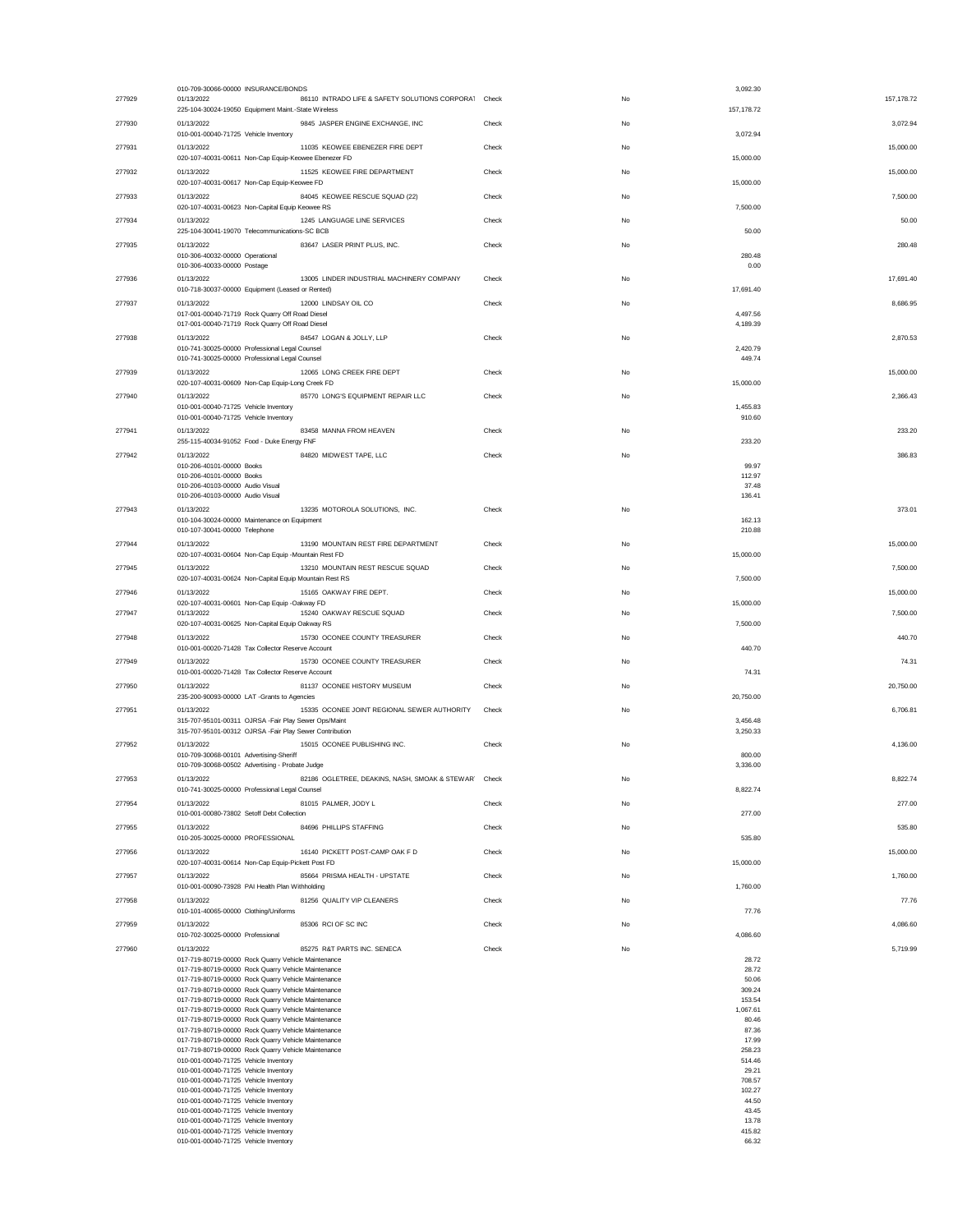|        | 010-001-00040-71725 Vehicle Inventory                                              |                                                |       |           | 37.84                  |
|--------|------------------------------------------------------------------------------------|------------------------------------------------|-------|-----------|------------------------|
|        | 010-001-00040-71725 Vehicle Inventory                                              |                                                |       |           | 39.74                  |
|        | 010-001-00040-71725 Vehicle Inventory<br>010-001-00040-71725 Vehicle Inventory     |                                                |       |           | 21.15<br>151.48        |
|        | 010-001-00040-71725 Vehicle Inventory                                              |                                                |       |           | 70.98                  |
|        | 010-001-00040-71725 Vehicle Inventory<br>010-001-00040-71725 Vehicle Inventory     |                                                |       |           | 5.19<br>15.05          |
|        | 010-001-00040-71725 Vehicle Inventory                                              |                                                |       |           | 22.24                  |
|        | 010-001-00040-71725 Vehicle Inventory                                              |                                                |       |           | 34.00<br>72.67         |
|        | 010-001-00040-71725 Vehicle Inventory<br>010-001-00040-71725 Vehicle Inventory     |                                                |       |           | 77.90                  |
|        | 010-001-00040-71725 Vehicle Inventory                                              |                                                |       |           | 4.84                   |
|        | 010-001-00040-71725 Vehicle Inventory<br>010-001-00040-71725 Vehicle Inventory     |                                                |       |           | 69.97<br>223.51        |
|        | 010-001-00040-71725 Vehicle Inventory                                              |                                                |       |           | 11.55                  |
|        | 010-001-00040-71725 Vehicle Inventory                                              |                                                |       |           | 52.99                  |
|        | 010-001-00040-71725 Vehicle Inventory<br>010-001-00040-71725 Vehicle Inventory     |                                                |       |           | 4.55<br>21.72          |
|        | 010-001-00040-71725 Vehicle Inventory                                              |                                                |       |           | 38.56                  |
|        | 010-001-00040-71725 Vehicle Inventory<br>010-001-00040-71725 Vehicle Inventory     |                                                |       |           | 500.06<br>223.69       |
| 277961 | 01/13/2022                                                                         | 19215 SALEM RESCUE SQUAD                       | Check | No        | 7,500.00               |
|        | 020-107-40031-00626 Non-Capital Equip Salem RS                                     |                                                |       |           | 7,500.00               |
| 277962 | 01/13/2022                                                                         | 84029 SCATT                                    | Check | <b>No</b> | 225.00                 |
|        | 010-305-30080-00000 Dues Organizations                                             |                                                |       |           | 225.00                 |
| 277963 | 01/13/2022<br>010-001-00065-16210 Watercraft - DNR Fee                             | 19430 SC DEPT OF NATURAL RESOURCES             | Check | No        | 1,090.00<br>1,090.00   |
| 277964 | 01/13/2022                                                                         | 19430 SC DEPT OF NATURAL RESOURCES             | Check | No        | 800.00                 |
|        | 010-001-00065-16210 Watercraft - DNR Fee                                           |                                                |       |           | 800.00                 |
| 277965 | 01/13/2022                                                                         | 19430 SC DEPT OF NATURAL RESOURCES             | Check | No        | 120.82                 |
|        | 010-001-00250-16700 Wildlife Fines                                                 |                                                |       |           | 120.82                 |
| 277966 | 01/13/2022                                                                         | 84722 SC DHEC                                  | Check | No        | 17,300.00              |
|        | 010-718-30025-00000 Professional                                                   |                                                |       |           | 17,300.00              |
| 277967 | 01/13/2022<br>010-001-00065-16200 SC Department of Motor Vehicle Fee               | 19585 SC DIVISION OF MOTOR VEHICLES (DMV FEES) | Check | No        | 39.893.25<br>39,893.25 |
| 277968 | 01/13/2022                                                                         | 19850 SC REAL EST APPRAISERS BOARD             | Check | No        | 255.00                 |
|        | 010-301-30084-00000 School/Seminar/Training/Mtg                                    |                                                |       |           | 255.00                 |
| 277969 | 01/13/2022                                                                         | 81460 SC STATE SURPLUS                         | Check | No        | 50.00                  |
|        | 010-721-40031-00000 Non-Capital Equipment                                          |                                                |       |           | 50.00                  |
| 277970 | 01/13/2022                                                                         | 19390 SECRETARY OF STATE                       | Check | No        | 25.00                  |
|        | 010-702-30080-00000 Dues Organizations                                             |                                                |       |           | 25.00                  |
| 277971 | 01/13/2022<br>010-101-30025-00000 Professional                                     | 19390 SECRETARY OF STATE                       | Check | No        | 50.00<br>50.00         |
| 277972 | 01/13/2022                                                                         | 19785 SENECA RESCUE SQUAD                      | Check | No        | 7,500.00               |
|        | 020-107-40031-00627 Non-Capital Equip Seneca RS                                    |                                                |       |           | 7,500.00               |
| 277973 | 01/13/2022                                                                         | 9412 SOUTHERN HEALTH PARTNERS, INC             | Check | No        | 33,166.00              |
|        | 010-106-30062-00000 Medical<br>01/13/2022                                          | 19330 SOUTH UNION FIRE DEPT.                   | Check | No        | 33,166.00              |
| 277974 | 020-107-40031-00615 Non-Cap Equip-South Union FD                                   |                                                |       |           | 15,000.00<br>15,000.00 |
| 277975 | 01/13/2022                                                                         | 19980 SPECIAL RESCUE TEAM                      | Check | No        | 9,075.00               |
|        | 020-107-40031-00622 Non-Capital Equip Special Rescue Te                            |                                                |       |           | 9,075.00               |
| 277976 | 01/13/2022                                                                         | 83088 CBS PERSONNEL SERVICES, LLC              | Check | No        | 11,988.38              |
|        | 010-206-30025-00000 Professional<br>010-741-30025-00000 Professional Legal Counsel |                                                |       |           | 310.95<br>159.60       |
|        | 010-741-30025-00000 Professional Legal Counsel                                     |                                                |       |           | 399.00                 |
|        | 010-741-30025-00000 Professional Legal Counsel                                     |                                                |       |           | 412.30                 |
|        | 010-502-30025-00000 Professional<br>010-206-30025-00000 Professional               |                                                |       |           | 498.32<br>194.25       |
|        | 010-206-30025-00000 Professional                                                   |                                                |       |           | 841.76                 |
|        | 010-206-30025-00000 Professional<br>010-306-30025-00000 Professional               |                                                |       |           | 993.76<br>510.90       |
|        | 010-718-30025-00000 Professional                                                   |                                                |       |           |                        |
|        | 010-718-30025-00000 Professional                                                   |                                                |       |           | 2,906.39               |
|        | 010-203-30025-00000 PROFESSIONAL<br>010-721-30025-00000 Professional               |                                                |       |           | 367.89                 |
|        |                                                                                    |                                                |       |           | 520.00                 |
|        | 010-718-30025-00000 Professional                                                   |                                                |       |           | 287.09<br>488.10       |
|        | 010-718-30025-00000 Professional                                                   |                                                |       |           | 3,098.07               |
| 277977 | 01/13/2022                                                                         | 13565 STERICYCLE, INC.                         | Check | No        | 388.14                 |
|        | 010-106-34044-00000 Water/Sewer/Garbage                                            |                                                |       |           | 388.14                 |
| 277978 | 01/13/2022<br>010-306-30056-00000 DATA PROCESSING                                  | 9995 STURGIS WEB SERVICES CORP                 | Check | No        | 1,892.10<br>1,892.10   |
| 277979 | 01/13/2022                                                                         | 82484 TECHNOLOGY SOLUTIONS, INC.               | Check | No        | 5,800.00               |
|        | 012-509-50850-00034 Cap Bldgs-Westminster Mag Const                                |                                                |       |           | 5,800.00               |
| 277980 | 01/13/2022                                                                         | 20155 TOTAL COMMUNICATIONS SYSTEM, INC.        | Check | <b>No</b> | 69.26                  |
|        | 010-107-30041-00000 Telephone                                                      |                                                |       |           | 37.64<br>6.89          |
|        | 010-709-30041-00000 Telecommunications<br>010-709-30041-00000 Telecommunications   |                                                |       |           | 8.80                   |
|        | 010-709-30041-00000 Telecommunications                                             |                                                |       |           | 15.93                  |
| 277981 | 01/13/2022                                                                         | 20100 JOYCE TOWE                               | Check | No        | 125.00                 |
| 277982 | 010-001-00040-71725 Vehicle Inventory<br>01/13/2022                                |                                                |       | No        | 125.00<br>1,767.29     |
|        | 010-001-00260-16800 Town Portion of Fines                                          | 3635 TOWN OF WEST UNION (ALLOCATIONS)          | Check |           | 1,767.29               |
| 277983 | 01/13/2022                                                                         | 20605 TREHEL CORPORATION                       | Check | No        | 120,583.93             |
|        | 010-509-50850-00034 Cap Bldgs-Westminster Mag Const                                |                                                |       |           | 0.00                   |
|        | 012-509-50850-00034 Cap Bldgs-Westminster Mag Const                                |                                                |       |           | 120,583.93             |
| 277984 | 01/13/2022<br>010-718-40065-00000 Clothing/Uniforms                                | 81991 UNIFIRST CORP                            | Check | No        | 88.11<br>88.11         |
| 277985 | 01/13/2022                                                                         | 80750 UNITED WAY OF OCONEE COUNTY, INC.        | Check | No        | 60.72                  |
|        | 010-001-00090-73918 United Way Employee Contributions                              |                                                |       |           | 60.72                  |
| 277986 | 01/13/2022                                                                         | 80812 UPSTATE EMS COUNCIL, INC                 | Check | No        | 4,000.00               |
| 277987 | 010-107-30084-00000 School/Seminar/Training/Mtg<br>01/13/2022                      | 18255 WESTMINSTER RESCUE SQUAD                 | Check | No        | 4,000.00<br>7,500.00   |
| 277988 | 020-107-40031-00629 Non-Capital Equip Westminster RS                               |                                                |       |           | 7,500.00               |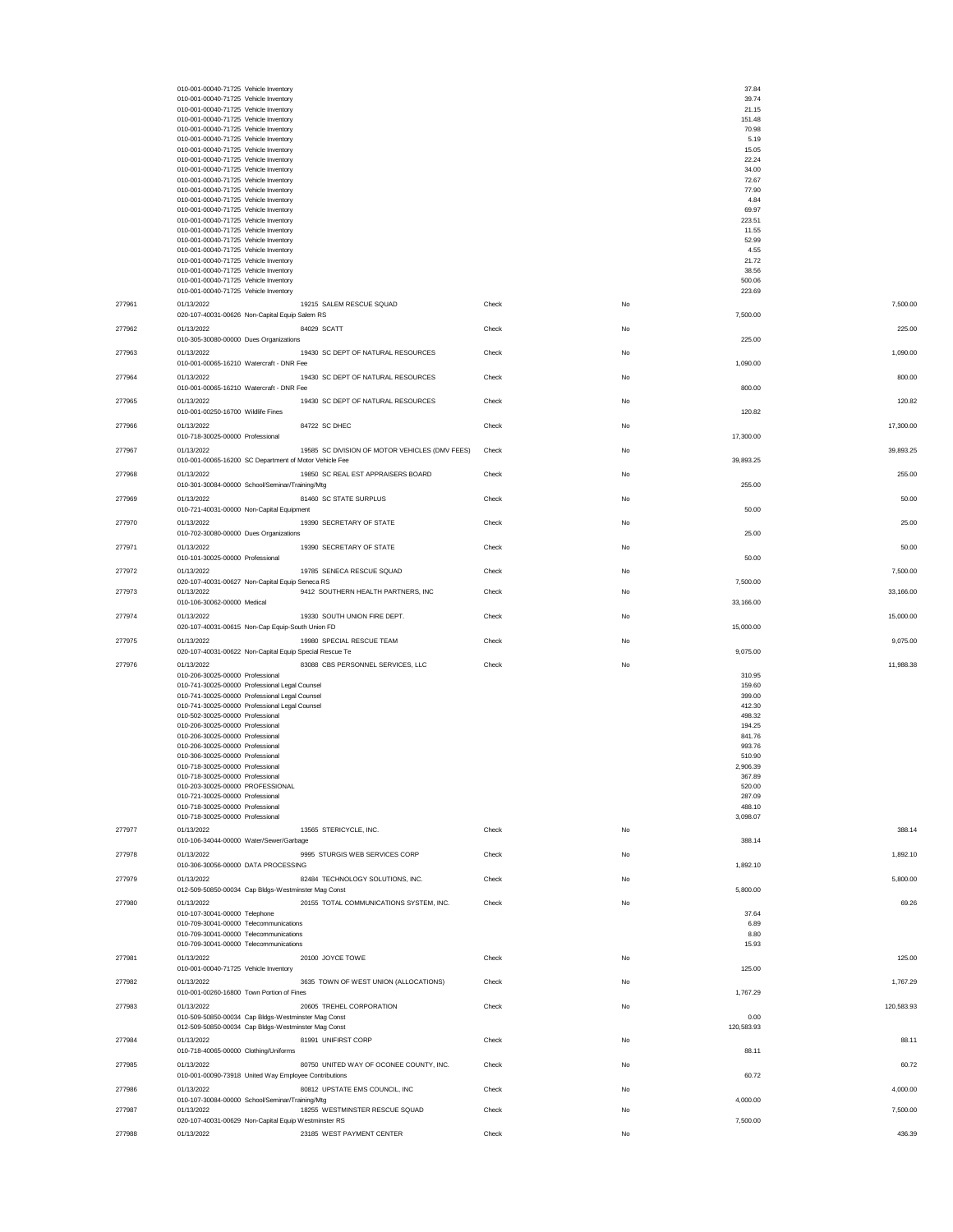|        | 010-106-30056-00000 Data Processing                                                                    |       |    | 436.39                 |
|--------|--------------------------------------------------------------------------------------------------------|-------|----|------------------------|
| 277989 | 01/13/2022<br>23210 WEST UNION FIRE DEPT.<br>020-107-40031-00616 Non-Cap Equip-West Union FD           | Check | No | 15,000.00<br>15,000.00 |
| 277990 | 01/13/2022<br>23890 W G O G<br>013-107-30068-91179 Advertising-HMGP Grant #4394                        | Check | No | 500.00<br>375.00       |
|        | 010-107-99999-00000 Miscellaneous Grant Match                                                          |       |    | 125.00                 |
| 277991 | 01/13/2022<br>81637 WSNW RADIO AM 1150<br>013-107-30068-91179 Advertising-HMGP Grant #4394             | Check | No | 450.00<br>337.50       |
|        | 010-107-99999-00000 Miscellaneous Grant Match                                                          |       |    | 112.50                 |
| 277992 | 24010 XEROX CORPORATION<br>01/13/2022<br>010-206-30059-00000 Copier Click Charges                      | Check | No | 666.25<br>166.65       |
|        | 010-206-30059-00000 Copier Click Charges                                                               |       |    | 15.80                  |
|        | 010-206-30059-00000 Copier Click Charges<br>010-206-30059-00000 Copier Click Charges                   |       |    | 75.08<br>115.16        |
|        | 010-206-30059-00000 Copier Click Charges                                                               |       |    | 16.30                  |
|        | 010-206-30059-00000 Copier Click Charges<br>010-206-30059-00000 Copier Click Charges                   |       |    | 28.83<br>40.24         |
|        | 010-509-30059-00000 Copier Click Charges<br>010-717-30059-00000 Copier Click Charges                   |       |    | 51.66<br>38.62         |
|        | 010-713-30059-00000 Copier Click Charges                                                               |       |    | 37.34                  |
|        | 010-713-30059-00000 Copier Click Charges<br>010-711-30059-00000 Copier Click Charges                   |       |    | 70.39<br>10.18         |
| 277993 | 01/20/2022<br>1145 ACTION SERVICES OF OCONEE, INC                                                      | Check | No | 370.56                 |
|        | 010-205-30037-00000 Equipment (Leased or Rented)                                                       |       |    | 370.56                 |
| 277994 | 01/20/2022<br>85736 ACTION STAFFING SERVICES LLC<br>010-120-10120-00000 Sheriff's Part-time Bailiffs   | Check | No | 831.60<br>831.60       |
| 277995 | 01/20/2022<br>2505 BLOSSMAN GAS INC<br>010-205-33022-00000 Maintenance Building/Grounds                | Check | No | 548.62<br>548.62       |
| 277996 | 2175 BOB BARKER EQUIPMENT CO., INC.<br>01/20/2022                                                      | Check | No | 2,953.16               |
|        | 013-101-40031-91149 Non-Cap Equip-BJA 2020-VD-BX-1152                                                  |       |    | 2,927.00               |
| 277997 | 010-101-40031-00000 Non-Capital Equipment<br>01/20/2022<br>86028 BURR. KRISTIE                         | Check | No | 26.16<br>50.00         |
|        | 010-715-30084-00000 School/Seminar/Training/Mtg                                                        |       |    | 50.00                  |
| 277998 | 01/20/2022<br>9873 CHRISTOPHER T BAKER<br>010-720-40032-00000 Operational                              | Check | No | 204.00<br>204.00       |
| 277999 | 3230 CINTAS CORPORATION #216<br>01/20/2022                                                             | Check | No | 422.11                 |
|        | 010-720-40065-00000 Clothing/Uniforms                                                                  |       |    | 20.82                  |
|        | 010-720-40032-00000 Operational<br>010-601-40065-00000 Clothing/Uniforms                               |       |    | 34.55<br>158.57        |
|        | 010-601-40065-00000 Clothing/Uniforms<br>010-720-40065-00000 Clothing/Uniforms                         |       |    | 158.57<br>15.05        |
|        | 010-720-40032-00000 Operational                                                                        |       |    | 34.55                  |
| 278000 | 01/20/2022<br>9878 CINTAS CORPORTATION NO. 2<br>010-710-30062-00000 Medical                            | Check | No | 66.35<br>66.35         |
| 278001 | 01/20/2022<br>85926 COOPER, JONATHAN                                                                   | Check | No | 175.00                 |
| 278002 | 010-718-40027-00000 Safety Equipment<br>4020 DUKE ENERGY CAROLINAS LLC<br>01/20/2022                   | Check | No | 175.00<br>847.81       |
|        | 010-509-34043-00000 Electricity                                                                        |       |    | 243.13                 |
|        | 010-718-34043-00000 Electricity<br>020-107-34043-00000 Electricity                                     |       |    | 275.54<br>15.58        |
|        | 010-714-34043-00409 Electricity-Foothills Alliance<br>010-204-34043-00000 Electricity                  |       |    | 53.49<br>215.51        |
|        | 010-203-34043-00000 Electricity                                                                        |       |    | 44.56                  |
| 278003 | 85988 ELWOOD STAFFING SERVICES INC<br>01/20/2022<br>255-115-10110-91052 Salaries - Duke Energy FNF     | Check | No | 252.59<br>252.59       |
| 278004 | 01/20/2022<br>6240 FLEETCOR TECHNOLOGIES                                                               | Check | No | 20,242.82              |
|        | 010-001-00020-71110 Accounts Rec Senior Solutions                                                      |       |    | 1,546.47               |
|        | 010-101-81101-00000 Gasoline Sheriff<br>010-103-81103-00000 Gasoline Coroner                           |       |    | 8,157.50<br>121.33     |
|        | 010-107-81107-00000 Gasoline Emergency Ser/Rural Fire<br>010-107-82107-00000 Diesel Emergency Services |       |    | 1,791.77<br>187.05     |
|        | 010-110-81110-00000 Gasoline Animal Control                                                            |       |    | 432.85                 |
|        | 010-202-81202-00000 Gasoline PRT<br>010-202-82202-00000 Diesel PRT                                     |       |    | 537.05<br>90.06        |
|        | 010-206-81206-00000 Gasoline Library                                                                   |       |    | 75.43                  |
|        | 010-301-81301-00000 Gasoline Assessor<br>010-306-81306-00000 Gasoline Treasurer                        |       |    | 26.31<br>40.08         |
|        | 010-001-00020-71129 Accounts Rec Anderson Solicitor<br>010-504-81504-00000 Gasoline Solicitor (Smith)  |       |    | 90.64<br>61.61         |
|        | 010-601-81601-00000 Gasoline Road Department                                                           |       |    | 1,511.36               |
|        | 010-601-82601-00000 Diesel Road Department<br>010-702-81702-00000 Gasoline-Community Dev.              |       |    | 2,146.01<br>274.16     |
|        | 010-711-81711-00000 Gasoline Information Tech<br>010-712-81712-00000 Gasoline Planning Department      |       |    | 55.88<br>174.05        |
|        | 010-714-81714-00000 Gasoline Public Buildings                                                          |       |    | 578.20                 |
|        | 010-717-81717-00000 Gasoline Administrator<br>010-718-81718-00000 Gasoline Solid Waste Department      |       |    | 54.22<br>308.19        |
|        | 010-718-82718-00000 Diesel Solid Waste Department                                                      |       |    | 1,072.90               |
|        | 010-721-81721-00000 Gasoline Vehicle Maintenance<br>010-509-81509-00000 Gasoline Magistrate            |       |    | 527.64<br>32.14        |
| 278005 | 017-719-81719-00000 Rock Quarry Gasoline<br>01/20/2022<br>33050 FORTSON, DOUGLAS                       | Check | No | 349.92<br>157.50       |
|        | 865-001-00061-72214 Funds Held for Others                                                              |       |    | 157.50                 |
| 278006 | 01/20/2022<br>82658 GIGNILLIAT SAVITZ & BETTIS, LLP<br>010-741-30025-00000 Professional Legal Counsel  | Check | No | 71.25<br>71.25         |
| 278007 | 01/20/2022<br>36305 HARRIS, DANNY R.                                                                   | Check | No | 41.68                  |
| 278008 | 010-601-30084-00000 School/Seminar/Training/Mtg<br>01/20/2022<br>86135 HUDSON CODY                     |       | No | 41.68<br>946.75        |
|        | 010-106-10110-00000 Salaries                                                                           | Check |    | 946.75                 |
| 278009 | 01/20/2022<br>9235 STATE FISCAL ACCOUNTABILITY AUTHORITY<br>010-709-30066-00000 INSURANCE/BONDS        | Check | No | 935.31<br>935.31       |
| 278010 | 11525 KEOWEE FIRE DEPARTMENT<br>01/20/2022                                                             | Check | No | 15,000.00              |
| 278011 | 010-709-40032-00019 Operational-Community Safety<br>12045 LOVE CHEVROLET<br>01/20/2022                 | Check | No | 15,000.00<br>41,945.00 |
|        | 325-101-50870-00000 Capital Vehicles/Equipment                                                         |       |    | 41,945.00              |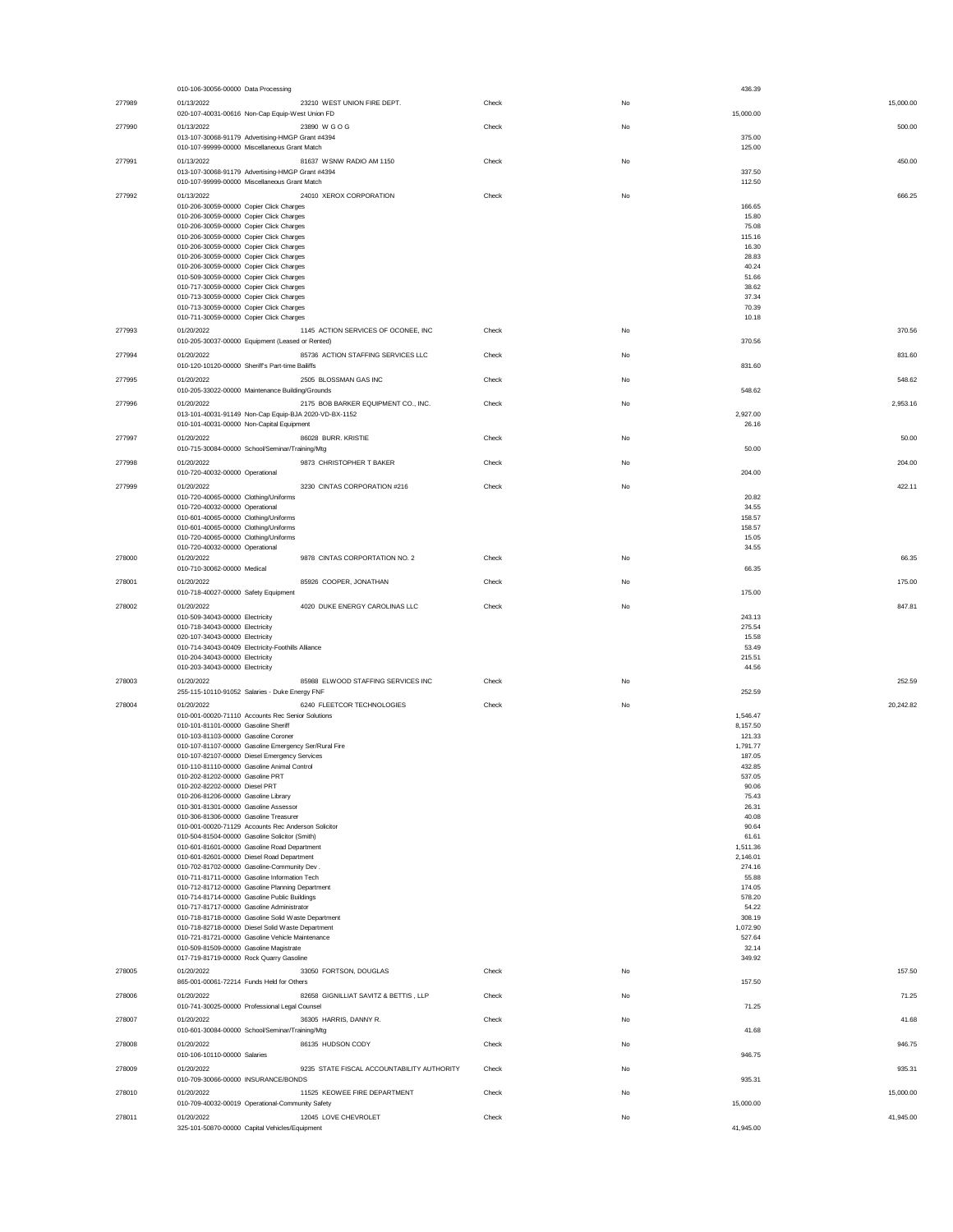| 278012 | 01/20/2022<br>85572 MCCALL, CLIFTON<br>010-601-40027-00000 Safety Equipment                                |                                                      | Check | No | 175.00<br>175.00     |
|--------|------------------------------------------------------------------------------------------------------------|------------------------------------------------------|-------|----|----------------------|
| 278013 | 01/20/2022                                                                                                 | 84820 MIDWEST TAPE, LLC                              | Check | No | 71.22                |
|        | 010-206-40103-00000 Audio Visual<br>010-206-40103-00000 Audio Visual                                       |                                                      |       |    | 52.48<br>18.74       |
| 278014 | 01/20/2022                                                                                                 | 13100 MILEY & MACAULAY, BLDG. FUND                   | Check | No | 950.00               |
|        | 010-706-30071-00000 Rent                                                                                   |                                                      |       |    | 950.00               |
| 278015 | 01/20/2022<br>013-107-40032-91180 Operational-CERT Under Fire 911-Sig                                      | 15425 OCONEE COUNTY HUMANE SOCIETY                   | Check | No | 200.00<br>200.00     |
| 278016 | 01/20/2022                                                                                                 | 84696 PHILLIPS STAFFING                              | Check | No | 366.60<br>366.60     |
| 278017 | 010-205-30025-00000 PROFESSIONAL<br>01/20/2022                                                             | 81225 POLICE ACCREDITATION COALITION                 | Check | No | 150.00               |
|        | 010-101-30080-00000 Dues Organizations                                                                     |                                                      |       |    | 150.00               |
| 278018 | 86131 POWELL JOSHUA<br>01/20/2022<br>010-601-40027-00000 Safety Equipment                                  |                                                      | Check | No | 175.00<br>175.00     |
| 278019 | 01/20/2022                                                                                                 | 85275 R&T PARTS INC. SENECA                          | Check | No | 402.43               |
|        | 017-719-80719-00000 Rock Quarry Vehicle Maintenance<br>017-719-80719-00000 Rock Quarry Vehicle Maintenance |                                                      |       |    | 292.99<br>109.44     |
| 278020 | 01/20/2022                                                                                                 | 19710 SC APPALACHIAN COUNCIL OF GOVERNMENTS          | Check | No | 990.00               |
| 278021 | 017-719-30084-00000 School/Seminar/Training/Mtg<br>01/20/2022                                              | 19585 SC DIVISION OF MOTOR VEHICLES (DMV FEES)       | Check | No | 990.00<br>26,087.38  |
|        | 010-001-00065-16200 SC Department of Motor Vehicle Fee                                                     |                                                      |       |    | 26,087.38            |
| 278022 | 01/20/2022<br>010-501-30026-00000 Court Expense                                                            | 19755 SC ELECTION COMMISSION                         | Check | No | 195.00<br>35.00      |
|        | 010-509-30026-00000 Court Expense                                                                          |                                                      |       |    | 160.00               |
| 278023 | 01/20/2022<br>010-101-30084-00000 School/Seminar/Training/Mtg                                              | 80341 SC-FBI NATIONAL ACADEMY ASSOCIATES             | Check | No | 1,000.00<br>1,000.00 |
| 278024 | 01/20/2022                                                                                                 | 19440 SC PROBATE JUDGES' ASSOC                       | Check | No | 250.00               |
| 278025 | 010-502-30084-00000 School/Seminar/Training/Mtg<br>01/20/2022                                              | 84908 SC STATE FIREFIGHTERS INSURANCE SERVICES Check |       | No | 250.00<br>20,291.00  |
|        | 010-001-00090-73911 Workers Compensation                                                                   |                                                      |       |    | 20,291.00            |
| 278026 | 01/20/2022<br>013-106-50870-00030 Cap Vehicles-LEC Transit Van Upfit                                       | 81460 SC STATE SURPLUS                               | Check | No | 8,500.00<br>8,500.00 |
| 278027 | 01/20/2022                                                                                                 | 84127 SMITH GARDNER, INC.                            | Check | No | 8,328.04             |
|        | 010-718-30025-00000 Professional<br>010-718-30025-00000 Professional                                       |                                                      |       |    | 3,240.50<br>919.12   |
|        | 010-718-30025-00000 Professional                                                                           |                                                      |       |    | 2,654.00             |
| 278028 | 010-718-60005-00000 Testing Wells<br>01/20/2022                                                            | 83088 CBS PERSONNEL SERVICES, LLC                    | Check | No | 1,514.42<br>6,771.29 |
|        | 260-601-30025-00000 Professional<br>010-306-30025-00000 Professional                                       |                                                      |       |    | 409.64<br>727.05     |
|        | 260-601-30025-00000 Professional<br>260-601-30025-00000 Professional                                       |                                                      |       |    | 605.15<br>325.85     |
|        | 010-718-30025-00000 Professional                                                                           |                                                      |       |    | 626.52               |
|        | 010-718-30025-00000 Professional<br>010-721-30025-00000 Professional                                       |                                                      |       |    | 3,094.58<br>453.30   |
|        |                                                                                                            |                                                      |       |    |                      |
|        | 010-502-30025-00000 Professional                                                                           |                                                      |       |    | 529.20               |
| 278029 | 01/20/2022<br>010-501-40032-00000 Operational                                                              | 85396 TAB PRODUCTS CO LLC                            | Check | No | 2,319.74<br>793.03   |
|        | 010-501-60901-00155 DSS Child Support Title IV-D                                                           |                                                      |       |    | 1,526.71             |
| 278030 | 81991 UNIFIRST CORP<br>01/20/2022<br>010-718-40065-00000 Clothing/Uniforms                                 |                                                      | Check | No | 90.65<br>90.65       |
| 278031 | 01/20/2022                                                                                                 | 86130 UPSTATE OUTDOOR ADVENTURER LLC                 | Check | No | 500.00               |
| 278032 | 330-214-30025-00185 Professional - Seneca Creek<br>01/20/2022                                              | 86134 WILBANKS, BOBBY                                | Check | No | 500.00<br>467.57     |
|        | 017-719-20014-00000 Retirement                                                                             |                                                      |       |    | 467.57               |
| 278033 | 01/20/2022<br>010-711-30041-00000 Telecommunications                                                       | 84144 WINDSTREAM CORPORATION                         | Check | No | 316.22<br>316.22     |
| 278034 | 01/20/2022                                                                                                 | 24010 XEROX CORPORATION                              | Check | No | 4.669.39             |
|        | 010-710-30059-00000 Copier Click Charges<br>010-708-30059-00000 Copier Click Char                          |                                                      |       |    | 104.97<br>164.75     |
|        | 010-708-30059-00000 Copier Click Charges<br>010-708-30059-00000 Copier Click Charges                       |                                                      |       |    | 65.35<br>135.00      |
|        | 010-101-30059-00000 Copier Click Charges                                                                   |                                                      |       |    | 116.58               |
|        | 010-101-30059-00000 Copier Click Charges<br>010-721-30059-00000 Copier Click Charges                       |                                                      |       |    | 9.22<br>12.40        |
|        | 010-721-30059-00000 Copier Click Charges<br>010-712-30059-00000 Copier Click Charges                       |                                                      |       |    | 87.74<br>140.29      |
|        | 010-714-30059-00000 Copier Click Charges<br>010-509-30059-00000 Copier Click Charges                       |                                                      |       |    | 17.86<br>168.37      |
|        | 010-509-30059-00000 Copier Click Charges                                                                   |                                                      |       |    | 138.83               |
|        | 010-509-30059-00000 Copier Click Charges<br>010-501-30059-00000 Copier Click Charges                       |                                                      |       |    | 131.86<br>37.31      |
|        | 010-501-30059-00000 Copier Click Charges<br>010-715-30059-00000 Copier Click Charges                       |                                                      |       |    | 379.01<br>8.18       |
|        | 010-205-30059-00000 Copier Click Charges                                                                   |                                                      |       |    | 32.69                |
|        | 010-106-30059-00000 Copier Click Charges<br>010-106-30059-00000 Copier Click Charges                       |                                                      |       |    | 119.36<br>9.72       |
|        | 010-106-30059-00000 Copier Click Charges<br>010-702-30059-00000 Copier Click Charges                       |                                                      |       |    | 501.88<br>69.10      |
|        | 010-306-30059-00000 Copier Click Charges<br>010-101-30059-00000 Copier Click Charges                       |                                                      |       |    | 52.90<br>36.24       |
|        | 010-101-30059-00000 Copier Click Charges                                                                   |                                                      |       |    | 103.16               |
|        | 010-101-30059-00000 Copier Click Charges<br>010-101-30059-00000 Copier Click Charges                       |                                                      |       |    | 23.69<br>54.02       |
|        | 010-101-30059-00000 Copier Click Charges<br>010-501-30059-00000 Copier Click Charges                       |                                                      |       |    | 36.04<br>295.22      |
|        | 010-718-30059-00000 Copier Click Charges                                                                   |                                                      |       |    | 160.35<br>67.77      |
|        | 010-501-30059-00000 Copier Click Charges<br>010-101-30059-00000 Copier Click Charges                       |                                                      |       |    | 10.06                |
|        | 010-101-30059-00000 Copier Click Charges<br>010-101-30059-00000 Copier Click Charges                       |                                                      |       |    | 93.71<br>42.36       |
|        | 010-101-30059-00000 Copier Click Charges<br>010-101-30059-00000 Copier Click Charges                       |                                                      |       |    | 45.85<br>136.25      |
|        | 010-101-30059-00000 Copier Click Charges<br>010-101-30059-00000 Copier Click Charges                       |                                                      |       |    | 11.12<br>8.08        |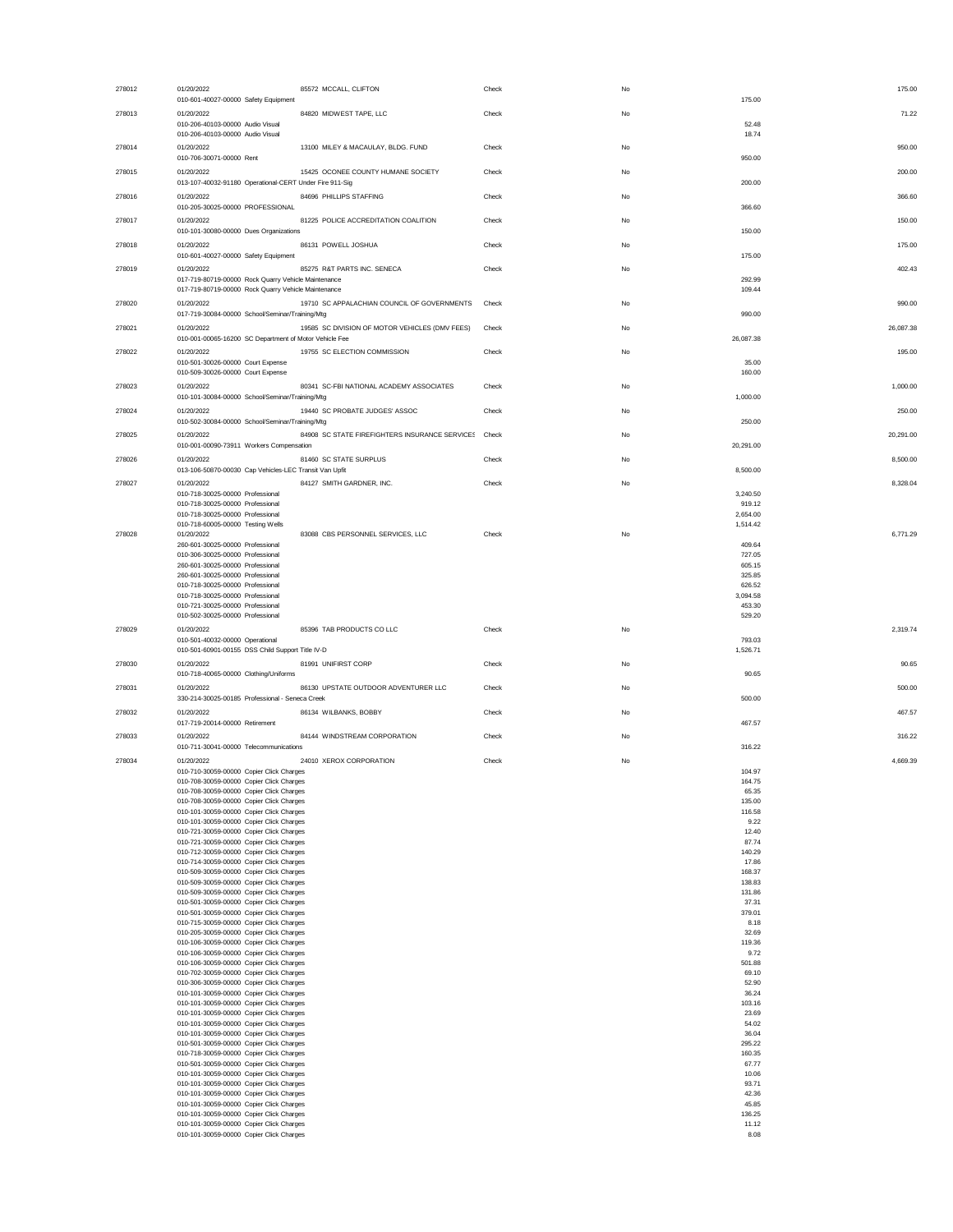|                      | 010-502-30059-00000 Copier Click Charges<br>010-502-30059-00000 Copier Click Charges                       |       |    | 124.19<br>18.83     |           |
|----------------------|------------------------------------------------------------------------------------------------------------|-------|----|---------------------|-----------|
|                      | 010-704-30059-00000 Copier Click Charges                                                                   |       |    | 82.44               |           |
|                      | 010-735-30059-00000 Copier Click Charges<br>010-735-30059-00000 Copier Click Charges                       |       |    | 32.72<br>74.33      |           |
|                      | 010-106-30059-00000 Copier Click Charges                                                                   |       |    | 17.74               |           |
|                      | 010-720-30059-00000 Copier Click Charges<br>010-107-30059-00000 Copier Click Charges                       |       |    | 66.84<br>143.62     |           |
|                      | 010-107-30059-00000 Copier Click Charges                                                                   |       |    | 240.32              |           |
|                      | 010-107-30059-00000 Copier Click Charges<br>010-107-30059-00000 Copier Click Charges                       |       |    | 44.97<br>6.23       |           |
|                      | 010-302-30059-00000 Copier Click Charges                                                                   |       |    | 51.43               |           |
|                      | 010-302-30059-00000 Copier Click Charges<br>010-203-30059-00000 Copier Click Charges                       |       |    | 128.27<br>10.17     |           |
| 278035               | 86039 XTREME CONCRETE SERVICES<br>01/20/2022                                                               | Check | No |                     | 7,000.00  |
|                      | 235-203-33022-00233 Maint-Bldgs/Grounds-Dumpster Pad                                                       |       |    | 7,000.00            |           |
| 278036               | 01/27/2022<br>83558 AE TECH CONSULTING LLC                                                                 | Check | No |                     | 2,000.00  |
| 278037               | 010-711-30025-00371 Professional - OC Website Upgrade<br>01/27/2022<br>81836 AFLAC INSURANCE               | Check | No | 2,000.00            | 11,675.74 |
|                      | 010-001-00090-73921 AFLAC Cancer Policy                                                                    |       |    | 7,230.22            |           |
|                      | 010-001-00090-73919 AFLAC Accident                                                                         |       |    | 4,445.52            |           |
| 278038               | 01/27/2022<br>1465 ASSOC OF PUBLIC LIBRARY ADMIN OF SC<br>010-206-30080-00000 Dues Organizations           | Check | No | 522.00              | 591.89    |
|                      | 240-206-30080-00255 DUES: ORGANIZATIONS                                                                    |       |    | 69.89               |           |
| 278039               | 01/27/2022<br>80831 AXON ENTERPRISE, INC                                                                   | Check | No |                     | 13,896.67 |
|                      | 013-101-40031-91163 Non-Cap Equip-FY21 E. Byrne Memoria<br>010-101-40031-00000 Non-Capital Equipment       |       |    | 13,382.00<br>514.67 |           |
| 278040               | 01/27/2022<br>81170 BLOSSMAN GAS, INC (WALHALLA)                                                           | Check | No |                     | 813.97    |
|                      | 010-205-34042-00000 Gas & Fuel Oil                                                                         |       |    | 537.43              |           |
| 278041               | 010-205-33022-00000 Maintenance Building/Grounds<br>85598 BOUND TREE MEDICAL, LLC<br>01/27/2022            | Check | No | 276.54              | 524.70    |
|                      | 010-107-30062-00000 Medical                                                                                |       |    | 524.70              |           |
| 278042               | 01/27/2022<br>85574 BURR & FORMAN LLP                                                                      | Check | No |                     | 4,786.00  |
|                      | 010-741-30025-00000 Professional Legal Counsel<br>010-741-30025-00000 Professional Legal Counsel           |       |    | 4,165.00            |           |
| 278043               | 01/27/2022<br>84901 CENTRAL DEVELOPMENT COMPANY                                                            | Check | No | 621.00              | 5,600.00  |
|                      | 010-707-30071-00000 Rent                                                                                   |       |    | 5,600.00            |           |
| 278044               | 01/27/2022<br>85931 CENTRALSQUARE TECHNOLOGIES, LLC                                                        | Check | No |                     | 542.69    |
|                      | 225-104-30024-19070 Equip Maintenance - SC BCB                                                             |       |    | 542.69              |           |
| 278045               | 01/27/2022<br>86109 CHRIST CENTRAL MINISTRIES OCONEE<br>013-082-00825-91156 BJA 2020-AR-BX-0045 COSSA OARS | Check | No | 3,115.39            | 3,115.39  |
| 278046               | 3230 CINTAS CORPORATION #216<br>01/27/2022                                                                 | Check | No |                     | 348.81    |
|                      | 010-601-40065-00000 Clothing/Uniforms                                                                      |       |    | 158.57              |           |
|                      | 017-719-40065-00000 Clothing/Uniforms<br>010-721-40065-00000 Clothing/Uniforms                             |       |    | 104.58<br>85.66     |           |
| 278047               | 01/27/2022<br>85451 CMRS-POC USPS                                                                          | Check | No |                     | 40,000.00 |
|                      | 010-709-40033-00000 Postage                                                                                |       |    | 40,000.00           |           |
| 278048               | 01/27/2022<br>9458 DEPARTMENT OF ADMINISTRATION<br>010-104-30056-00000 Data Processing Communications      | Check | No | 112.00              | 112.00    |
| 278049               | 4020 DUKE ENERGY CAROLINAS LLC<br>01/27/2022                                                               | Check | No |                     | 969.42    |
|                      | 010-204-34043-00000 Electricity                                                                            |       |    | 174.56              |           |
|                      | 010-714-34043-00729 Electricity Brown Building<br>010-204-34043-00000 Electricity                          |       |    | 572.37<br>12.79     |           |
|                      | 010-204-34043-00000 Electricity                                                                            |       |    | 28.10               |           |
|                      | 010-204-34043-00000 Electricity<br>020-107-34043-00000 Electricity                                         |       |    | 140.73<br>40.87     |           |
| 278050               | 85988 ELWOOD STAFFING SERVICES INC<br>01/27/2022                                                           | Check | No |                     | 1,250.98  |
|                      | 010-708-30025-00000 Professional                                                                           |       |    | 679.88              |           |
|                      | 010-708-30025-00000 Professional                                                                           |       |    | 571.10              |           |
| 278051               | 01/27/2022<br>5040 EXXONMOBIL<br>010-101-81101-00000 Gasoline Sheriff                                      | Check | No | 50.23               | 50.23     |
| 278052               | 6240 FLEETCOR TECHNOLOGIES<br>01/27/2022                                                                   | Check | No |                     | 15,124.59 |
|                      | 010-001-00020-71110 Accounts Rec Senior Solutions<br>010-101-81101-00000 Gasoline Sheriff                  |       |    | 978.20<br>6,754.08  |           |
|                      | 010-103-81103-00000 Gasoline Coroner                                                                       |       |    | 107.82              |           |
|                      | 010-107-81107-00000 Gasoline Emergency Ser/Rural Fire                                                      |       |    | 1,440.31            |           |
|                      | 010-107-82107-00000 Diesel Emergency Services<br>010-110-81110-00000 Gasoline Animal Control               |       |    | 40.94<br>101.85     |           |
|                      | 010-202-81202-00000 Gasoline PRT<br>010-306-81306-00000 Gasoline Treasurer                                 |       |    | 120.19<br>34.90     |           |
|                      | 010-504-81504-00000 Gasoline Solicitor (Smith)                                                             |       |    | 29.94               |           |
|                      | 010-601-81601-00000 Gasoline Road Department<br>010-601-82601-00000 Diesel Road Department                 |       |    | 876.84<br>2,654.65  |           |
|                      | 010-702-81702-00000 Gasoline-Community Dev.                                                                |       |    | 182.16              |           |
|                      | 010-711-81711-00000 Gasoline Information Tech<br>010-712-81712-00000 Gasoline Planning Department          |       |    | 109.52<br>70.38     |           |
|                      | 010-714-81714-00000 Gasoline Public Buildings                                                              |       |    | 262.57              |           |
|                      | 010-718-81718-00000 Gasoline Solid Waste Department<br>010-718-82718-00000 Diesel Solid Waste Department   |       |    | 186.87<br>870.37    |           |
|                      | 010-509-81509-00000 Gasoline Magistrate                                                                    |       |    | 36.27               |           |
|                      | 017-719-81719-00000 Rock Quarry Gasoline                                                                   |       |    | 266.73              |           |
| 278053               | 84015 ROGER W ROSS<br>01/27/2022<br>010-110-30025-00067 Professional Spay/Neuter Program                   | Check | No | 975.00              | 975.00    |
| 278054               | 01/27/2022<br>86139 HARKINS DONNIE                                                                         | Check | No |                     | 175.00    |
|                      | 017-719-40027-00000 Safety Equipment                                                                       |       |    | 175.00              |           |
| 278055               | 84858 HIGHLAND MAPPING, INC<br>01/27/2022<br>010-711-30025-00073 Professional - GIS                        | Check | No | 3,000.00            | 3,000.00  |
| 278056               | 01/27/2022<br>10110 JAY'S PRINTING CO.                                                                     | Check | No |                     | 84.80     |
|                      | 010-502-30026-00000 Court Expense                                                                          |       |    | 84.80               |           |
| 278057<br>Void Date: | 01/27/2022<br>80566 JUDGE BLAKE NORTON (JURY EXPENSE)<br>01/27/2022                                        | Check | No |                     | 100.00    |
|                      |                                                                                                            |       |    |                     |           |
|                      | 010-001-00020-71146 Accounts Receivable - Westminster                                                      |       |    | 100.00              |           |
| 278058               | 1245 LANGUAGE LINE SERVICES<br>01/27/2022                                                                  | Check | No |                     | 121.92    |
| 278059               | 225-104-30041-19070 Telecommunications-SC BCB<br>01/27/2022<br>12000 LINDSAY OIL CO                        | Check | No | 121.92              | 13,575.85 |

\*\*VOIDED\*\*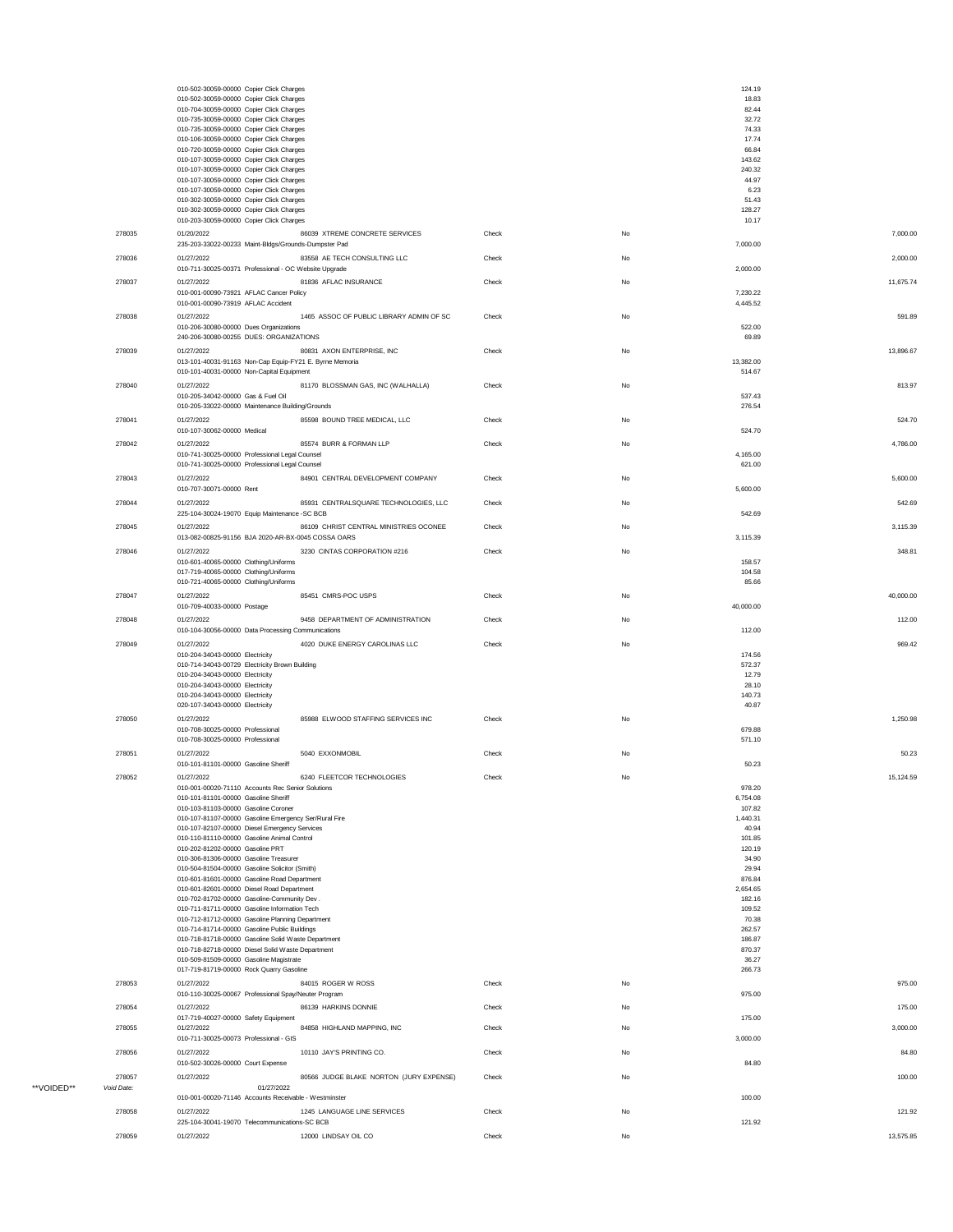|        | 010-001-00040-71700 Gasoline Inventory<br>017-719-30024-00000 Maintenance on Equipment<br>017-001-00040-71719 Rock Quarry Off Road Diesel |       |    | 3,451.24<br>389.40<br>4,872.80 |              |
|--------|-------------------------------------------------------------------------------------------------------------------------------------------|-------|----|--------------------------------|--------------|
| 278060 | 017-001-00040-71719 Rock Quarry Off Road Diesel<br>81856 LINE X OF THE CAROLINAS INC<br>01/27/2022                                        | Check | No | 4,862.41                       | 1,736.61     |
|        | 010-107-40031-00000 Non-Capital Equipment                                                                                                 |       |    | 1,736.61                       |              |
| 278061 | 01/27/2022<br>86059 MADDIE WELCH<br>010-717-30025-00000 Professional                                                                      | Check | No | 56.00                          | 56.00        |
| 278062 | 01/27/2022<br>86140 MCDONALD FIELDING, PLLC<br>010-709-30025-00000 Professional                                                           | Check | No | 150,000.00                     | 150,000.00   |
| 278063 | 01/27/2022<br>82397 MEADOWS, BRANDON<br>010-101-30084-00000 School/Seminar/Training/Mtg                                                   | Check | No | 151.00                         | 151.00       |
| 278064 | 01/27/2022<br>84820 MIDWEST TAPE, LLC<br>010-206-40101-00000 Books                                                                        | Check | No | 39.99                          | 456.60       |
|        | 010-206-40101-00000 Books                                                                                                                 |       |    | 47.99                          |              |
|        | 010-206-40101-00000 Books<br>010-206-40101-00000 Books                                                                                    |       |    | 19.99<br>194.96                |              |
|        | 010-206-40103-00000 Audio Visual<br>010-206-40103-00000 Audio Visual                                                                      |       |    | 11.24<br>112.45                |              |
| 278065 | 010-206-40103-00000 Audio Visual<br>01/27/2022<br>85725 MOBILE COMMUNICATIONS AMERICA INC                                                 | Check | No | 29.98                          | 2,639.40     |
|        | 020-107-40031-00000 Non-Capital Equipment                                                                                                 |       |    | 2,639.40                       |              |
| 278066 | 01/27/2022<br>10008 MORANCHEL, PEDRO<br>017-719-40027-00000 Safety Equipment                                                              | Check | No | 175.00                         | 175.00       |
| 278067 | 86142 MULLIKIN, CHRIS<br>01/27/2022<br>010-720-40027-00000 Safety Equipment                                                               | Check | No | 175.00                         | 175.00       |
| 278068 | 01/27/2022<br>15105 OCONEE COUNTY VETERANS COUNCIL<br>010-404-30080-00000 Dues Organizations                                              | Check | No | 25.00                          | 25.00        |
| 278069 | 01/27/2022<br>15425 OCONEE COUNTY HUMANE SOCIETY                                                                                          | Check | No |                                | 324.96       |
| 278070 | 010-110-40032-00000 Operational<br>15730 OCONEE COUNTY TREASURER<br>01/27/2022                                                            | Check | No | 324.96                         | 135.60       |
|        | 010-001-00020-71428 Tax Collector Reserve Account<br>010-001-00020-71428 Tax Collector Reserve Account                                    |       |    | 29.38<br>106.22                |              |
| 278071 | 01/27/2022<br>81541 OCONEE ECONOMIC ALLIANCE                                                                                              | Check | No |                                | 80,637.50    |
|        | 010-709-30068-00717 Advertising - Administrator<br>010-707-95100-20256 Oconee Economic Alliance                                           |       |    | 2,500.00<br>78,137.50          |              |
| 278072 | 01/27/2022<br>15335 OCONEE JOINT REGIONAL SEWER AUTHORITY<br>315-707-95101-00312 OJRSA -Fair Play Sewer Contribution                      | Check | No | 6,748.00                       | 13,205.84    |
|        | 315-707-95101-00312 OJRSA -Fair Play Sewer Contribution                                                                                   |       |    | 6,457.84                       |              |
| 278073 | 01/27/2022<br>15225 OCONEE VETERINARY CLINIC<br>010-110-30025-00067 Professional Spay/Neuter Program                                      | Check | No | 2,400.00                       | 2,400.00     |
| 278074 | 01/27/2022<br>84680 PLANNED ADMINISTRATORS INC<br>010-001-00090-73928 PAI Health Plan Withholding                                         | Check | No | 117,709.08                     | 136,969.95   |
|        | 010-001-00090-73932 Sun Life Supplemental Life<br>010-001-00090-73931 SunLife Short Term Disability                                       |       |    | 11,420.89<br>7,839.98          |              |
| 278075 | 01/27/2022<br>17050 QUALITY COFFEE SERVICE                                                                                                | Check | No |                                | 89.04        |
| 278076 | 010-720-40034-00000 Food<br>01/27/2022<br>85275 R&T PARTS INC. SENECA                                                                     | Check | No | 89.04                          | 15.98        |
| 278077 | 017-719-80719-00000 Rock Quarry Vehicle Maintenance<br>01/27/2022<br>19310 SCAAO                                                          | Check | No | 15.98                          | 300.00       |
|        | 010-301-30084-00000 School/Seminar/Training/Mtg                                                                                           |       |    | 300.00                         |              |
| 278078 | 01/27/2022<br>19710 SC APPALACHIAN COUNCIL OF GOVERNMENTS<br>010-707-95100-20217 Applchn Council of Governments                           | Check | No | 3,049.75                       | 3,049.75     |
| 278079 | 01/27/2022<br>19760 SCATT-DEPT OF REVENUE<br>010-306-30084-00000 School/Seminar/Training/Mtg                                              | Check | No | 150.00                         | 150.00       |
| 278080 | 01/27/2022<br>19430 SC DEPT OF NATURAL RESOURCES                                                                                          | Check | No |                                | 1,210.00     |
|        | 010-001-00065-16210 Watercraft - DNR Fee<br>010-001-00065-16210 Watercraft - DNR Fee                                                      |       |    | 520.00<br>690.00               |              |
| 278081 | 19585 SC DIVISION OF MOTOR VEHICLES (DMV FEES)<br>01/27/2022<br>010-001-00065-16200 SC Department of Motor Vehicle Fee                    | Check | No | 21,905.78                      | 45,712.71    |
|        | 010-001-00065-16200 SC Department of Motor Vehicle Fee                                                                                    |       |    | 23,806.93                      |              |
| 278082 | 01/27/2022<br>19335 SC RETIREMENT SYSTEM<br>010-001-00090-73904 SC Retirement Withholding GF                                              | Check | No | 678,092.95                     | 1,215,391.69 |
| 278083 | 010-001-00090-73905 SC Police Retirement GF<br>01/27/2022<br>81297 SENECA ANIMAL HOSPITAL, PA                                             | Check | No | 537,298.74                     | 1,125.00     |
| 278084 | 010-110-30025-00067 Professional Spay/Neuter Program<br>01/27/2022<br>80313 SHI CORPORATION                                               | Check | No | 1,125.00                       | 9,199.77     |
|        | 010-711-30024-00000 Maintenance on Equipment                                                                                              |       |    | 9,199.77                       |              |
| 278085 | 01/27/2022<br>84332 SPIRIT COMMUNICATIONS<br>010-402-30041-00000 Telecommunications                                                       | Check | No | 891.10                         | 891.10       |
| 278086 | 83088 CBS PERSONNEL SERVICES, LLC<br>01/27/2022<br>010-206-30025-00000 Professional                                                       | Check | No | 323.75                         | 9,906.94     |
|        | 010-204-30025-00000 PROFESSIONAL<br>010-206-30025-00000 Professional                                                                      |       |    | 208.00<br>951.83               |              |
|        | 010-206-30025-00000 Professional<br>010-718-30025-00000 Professional                                                                      |       |    | 359.32<br>2,582.29             |              |
|        | 010-204-30025-00000 PROFESSIONAL<br>235-202-30025-00014 Professional-Interns/Temp Service                                                 |       |    | 520.00<br>344.50               |              |
|        | 010-741-30025-00000 Professional Legal Counsel                                                                                            |       |    | 478.80                         |              |
|        | 010-721-30025-00000 Professional<br>010-306-30025-00000 Professional                                                                      |       |    | 559.07<br>668.10               |              |
|        | 010-206-30025-00000 Professional<br>010-206-30025-00000 Professional                                                                      |       |    | 977.73<br>414.40               |              |
| 278087 | 010-206-30025-00000 Professional<br>01/27/2022<br>9995 STURGIS WEB SERVICES CORP                                                          | Check | No | 1,519.15                       | 1,892.10     |
|        | 010-306-30056-00000 DATA PROCESSING                                                                                                       |       |    | 1,892.10                       |              |
| 278088 | 01/27/2022<br>84954 THOMAS & HUTTON ENGINEERING CORP<br>315-202-30025-00000 Professional                                                  | Check | No | 410.00                         | 410.00       |
| 278089 | 84544 TOTAL ENVIRONMENTAL SOLUTIONS INC<br>01/27/2022<br>020-107-34044-00000 Water/Sewer/Garbage                                          | Check | No | 65.73                          | 65.73        |
| 278090 | 01/27/2022<br>20100 JOYCE TOWE<br>010-001-00040-71725 Vehicle Inventory                                                                   | Check | No | 450.00                         | 450.00       |
|        |                                                                                                                                           |       |    |                                |              |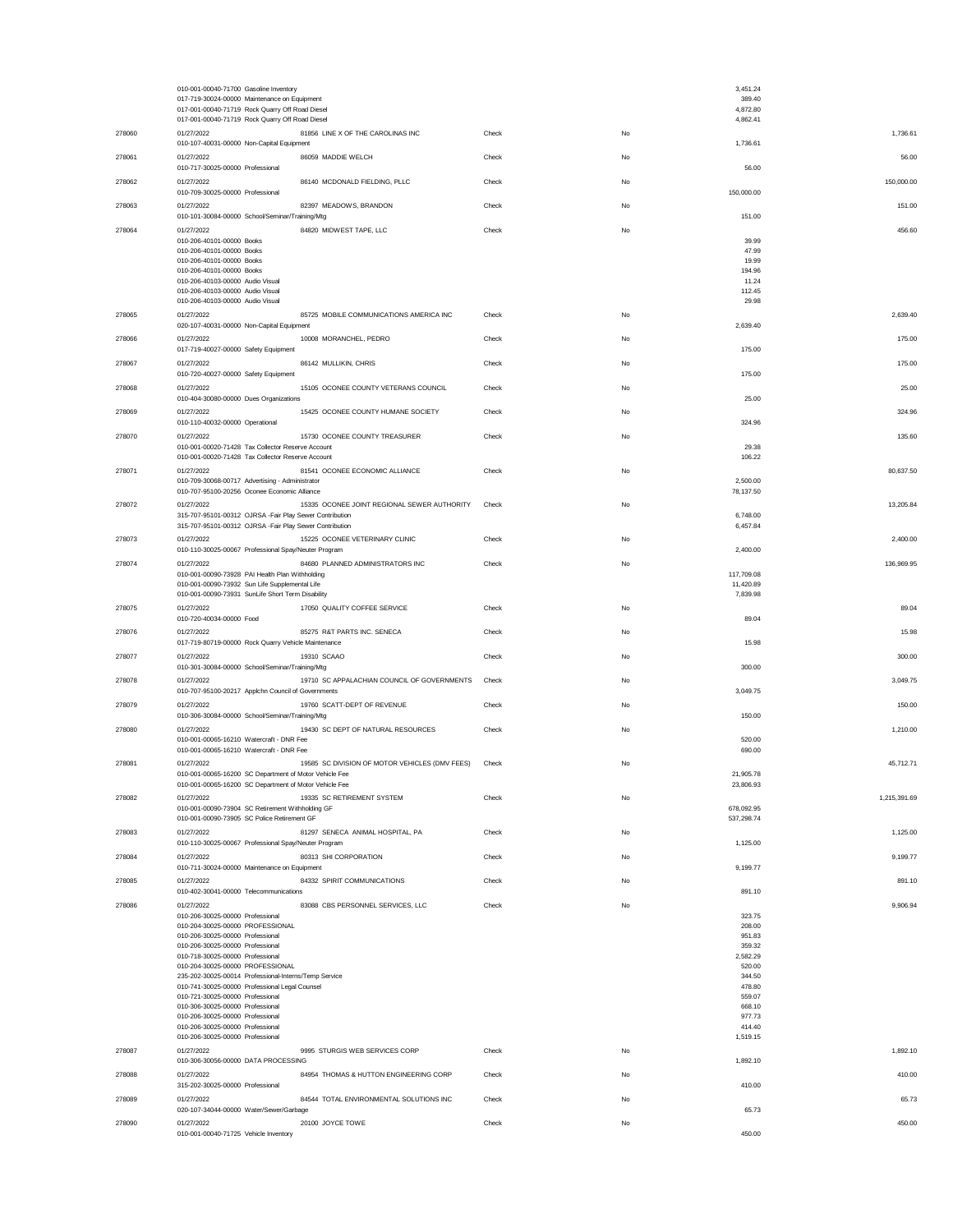|            | * Denotes Check Numbers that are out of sequence. |                                                                                                            |                                         |                             |            |                    |                                  |
|------------|---------------------------------------------------|------------------------------------------------------------------------------------------------------------|-----------------------------------------|-----------------------------|------------|--------------------|----------------------------------|
|            |                                                   |                                                                                                            |                                         | Check<br><b>GRAND TOTAL</b> | 269<br>269 |                    | \$3,401,381.88<br>\$3,401,381.88 |
|            |                                                   |                                                                                                            |                                         | <b>Description</b>          | Count      |                    | Amount                           |
|            |                                                   | 013-122-50840-91187 Capital Equipment - SC DHHS CMOP<br>010-107-50840-00000 Equipment Capital Expenditures |                                         |                             |            | 34,775.52<br>20.30 |                                  |
|            | 278099                                            | 01/27/2022<br>013-122-50840-91187 Capital Equipment - SC DHHS CMOP                                         | 81091 ZOLL MEDICAL CORP                 | Check                       | No         | 224.48             | 35,020.30                        |
|            |                                                   | 010-110-30059-00000 Copier Click Charges                                                                   |                                         |                             |            | 180.22             |                                  |
|            |                                                   | 010-301-30059-00000 Copier Click Charges                                                                   |                                         |                             |            | $-5.35$            |                                  |
|            |                                                   | 010-711-30059-00000 Copier Click Charges                                                                   |                                         |                             |            | $-118.88$          |                                  |
|            |                                                   | 010-206-30059-00000 Copier Click Charges<br>010-301-30059-00000 Copier Click Charges                       |                                         |                             |            | 55.10<br>$-180.23$ |                                  |
|            |                                                   | 010-104-30059-00000 Copier Click Charges                                                                   |                                         |                             |            | 245.84             |                                  |
|            |                                                   | 010-301-30059-00000 Copier Click Charges                                                                   |                                         |                             |            | 19.51              |                                  |
|            |                                                   | 010-301-30059-00000 Copier Click Charges                                                                   |                                         |                             |            | 22.46              |                                  |
|            |                                                   | 010-301-30059-00000 Copier Click Charges<br>010-301-30059-00000 Copier Click Charges                       |                                         |                             |            | 22.50<br>25.52     |                                  |
|            |                                                   | 010-301-30059-00000 Copier Click Charges                                                                   |                                         |                             |            | 22.50              |                                  |
|            |                                                   | 010-301-30059-00000 Copier Click Charges                                                                   |                                         |                             |            | 15.73              |                                  |
|            |                                                   | 010-707-30059-00000 Copier Click Charges                                                                   |                                         |                             |            | 46.31              |                                  |
|            |                                                   | 010-305-30059-00000 Copier Click Charges                                                                   |                                         |                             |            | 170.97             |                                  |
|            |                                                   | 010-404-30059-00000 Copier Click Charges<br>010-404-30059-00000 Copier Click Charges                       |                                         |                             |            | 55.49<br>30.50     |                                  |
|            |                                                   | 017-719-30059-00000 Copier Click Charges                                                                   |                                         |                             |            | 68.39              |                                  |
|            |                                                   | 010-103-30059-00000 Copier Click Charges                                                                   |                                         |                             |            | 65.32              |                                  |
|            |                                                   | 010-601-30059-00000 Copier Click Charges                                                                   |                                         |                             |            | 36.65              |                                  |
|            |                                                   | 010-706-30059-00000 Copier Click Charges<br>010-601-30059-00000 Copier Click Charges                       |                                         |                             |            | 93.86<br>113.84    |                                  |
|            |                                                   | 010-202-30059-00000 Copier Click Charges                                                                   |                                         |                             |            | 108.64             |                                  |
|            |                                                   | 010-301-30059-00000 Copier Click Charges                                                                   |                                         |                             |            | 186.43             |                                  |
|            |                                                   | 010-301-30059-00000 Copier Click Charges                                                                   |                                         |                             |            | 70.15              |                                  |
|            |                                                   | 010-301-30059-00000 Copier Click Charges<br>010-301-30059-00000 Copier Click Charges                       |                                         |                             |            | 112.75<br>5.35     |                                  |
|            |                                                   | 010-301-30059-00000 Copier Click Charges                                                                   |                                         |                             |            | 292.41             |                                  |
|            |                                                   | 010-707-30059-00000 Copier Click Charges                                                                   |                                         |                             |            | 30.34              |                                  |
|            |                                                   | 010-707-30059-00000 Copier Click Charges                                                                   |                                         |                             |            | 44.05              |                                  |
|            |                                                   | 010-301-30059-00000 Copier Click Charges                                                                   |                                         |                             |            | 74.59              |                                  |
|            | 278098                                            | 01/27/2022<br>010-301-30059-00000 Copier Click Charges                                                     | 24010 XEROX CORPORATION                 | Check                       | No         | 141.00             | 2,051.96                         |
|            |                                                   | 010-001-00020-71138 Accounts Receivable - West Union                                                       |                                         |                             |            | 500.00             |                                  |
|            |                                                   | 010-001-00020-71146 Accounts Receivable - Westminster                                                      |                                         |                             |            | 1,000.00           |                                  |
| **VOIDED** | Void Date:                                        |                                                                                                            | 01/27/2022                              |                             |            |                    |                                  |
|            | 278097                                            | 01/27/2022                                                                                                 | 83721 WILLIAM F. DERRICK, JR.           | Check                       | No         |                    | 1,500.00                         |
|            |                                                   | 010-001-00040-71725 Vehicle Inventory                                                                      |                                         |                             |            | 3,315.90           |                                  |
|            | 278096                                            | 01/27/2022                                                                                                 | 86127 WAND NEWCO 3, INC                 | Check                       | No         |                    | 3,315.90                         |
|            | 278095                                            | 01/27/2022<br>010-001-00090-73918 United Way Employee Contributions                                        | 80750 UNITED WAY OF OCONEE COUNTY, INC. | Check                       | No         | 58.72              | 58.72                            |
|            |                                                   | 010-718-40065-00000 Clothing/Uniforms                                                                      |                                         |                             |            | 90.65              |                                  |
|            | 278094                                            | 01/27/2022                                                                                                 | 81991 UNIFIRST CORP                     | Check                       | No         |                    | 90.65                            |
|            |                                                   | 010-001-00020-71138 Accounts Receivable - West Union                                                       |                                         |                             |            | 150.00             |                                  |
| **VOIDED** |                                                   | 010-001-00020-71146 Accounts Receivable - Westminster                                                      |                                         |                             |            | 200.00             |                                  |
|            | 278093<br>Void Date:                              | 01/27/2022                                                                                                 | 81034 TURNER, MELISSA W<br>01/27/2022   | Check                       | No         |                    | 350.00                           |
|            |                                                   | 010-106-40034-00000 Food                                                                                   |                                         |                             |            | 5,944.39           |                                  |
|            |                                                   | 010-106-40034-00000 Food                                                                                   |                                         |                             |            | 5,830.01           |                                  |
|            |                                                   | 010-106-40034-00000 Food<br>010-106-40034-00000 Food                                                       |                                         |                             |            | 5,961.66           |                                  |
|            | 278092                                            | 01/27/2022                                                                                                 | 9428 TRINITY SERVICES GROUP INC         | Check                       | No         | 6,174.00           | 23,910.06                        |
|            |                                                   | 010-707-95100-20254 Mountain Lakes Business Dev Corp                                                       |                                         |                             |            | 27,500.00          |                                  |
|            | 278091                                            | 01/27/2022                                                                                                 | 84130 TRI COUNTY ENTREPRENEURIAL        | Check                       | No         |                    | 27,500.00                        |
|            |                                                   |                                                                                                            |                                         |                             |            |                    |                                  |

## **Voided Check Register for 01/01/2022 through 01/31/2022**

**GL Account 010-001-00010-71001 Oconee County TD Bank General Operating Account**

|               | Check /                                           |                                                       |                                         |                     |                | Amount                   | <b>Check</b> |
|---------------|---------------------------------------------------|-------------------------------------------------------|-----------------------------------------|---------------------|----------------|--------------------------|--------------|
| <b>VOIDED</b> | Epay                                              | <b>Check Date / GL Account</b>                        | Vendor Number / Name                    | <b>Payment Type</b> | Epay           | <b>Distributed to GL</b> | Amount       |
|               | 275842                                            | 07/07/2021                                            | 85397 CRUM, JOHN                        | Check               | No             |                          | 75.00        |
| **VOIDED**    | Void Date:                                        | 01/07/2022                                            |                                         |                     |                |                          |              |
|               |                                                   | 010-101-40065-00004 Clothing/Uniforms                 |                                         |                     |                | 75.00                    |              |
|               | 278057                                            | 01/27/2022                                            | 80566 JUDGE BLAKE NORTON (JURY EXPENSE) | Check               | No             |                          | 100.00       |
| **VOIDED**    | Void Date:                                        | 01/27/2022                                            |                                         |                     |                |                          |              |
|               |                                                   | 010-001-00020-71146 Accounts Receivable - Westminster |                                         |                     |                | 100.00                   |              |
|               | 278093                                            |                                                       | 81034 TURNER, MELISSA W                 | Check               | No             |                          | 350.00       |
| **VOIDED**    | Void Date:                                        | 01/27/2022                                            |                                         |                     |                |                          |              |
|               |                                                   | 010-001-00020-71146 Accounts Receivable - Westminster |                                         |                     |                | 200.00                   |              |
|               |                                                   | 010-001-00020-71138 Accounts Receivable - West Union  |                                         |                     |                | 150.00                   |              |
|               | 278097                                            | 01/27/2022                                            | 83721 WILLIAM F. DERRICK, JR.           | Check               | No             |                          | 1,500.00     |
| **VOIDED**    | Void Date:                                        | 01/27/2022                                            |                                         |                     |                |                          |              |
|               |                                                   | 010-001-00020-71146 Accounts Receivable - Westminster |                                         |                     |                | 1,000.00                 |              |
|               |                                                   | 010-001-00020-71138 Accounts Receivable - West Union  |                                         |                     |                | 500.00                   |              |
|               |                                                   |                                                       |                                         |                     |                |                          |              |
|               |                                                   |                                                       |                                         | <b>Description</b>  | Count          |                          | Amount       |
|               |                                                   |                                                       |                                         | Check               | 4              |                          | \$2,025.00   |
|               |                                                   |                                                       |                                         |                     |                |                          |              |
|               |                                                   |                                                       |                                         | <b>GRAND TOTAL</b>  | $\overline{4}$ |                          | \$2,025.00   |
|               | * Denotes Check Numbers that are out of sequence. |                                                       |                                         |                     |                |                          |              |

**GL Account 010-001-00060-73021 Oconee County Bank of America Epayables Account Epayables Register for 01/01/2022 through 01/31/2022**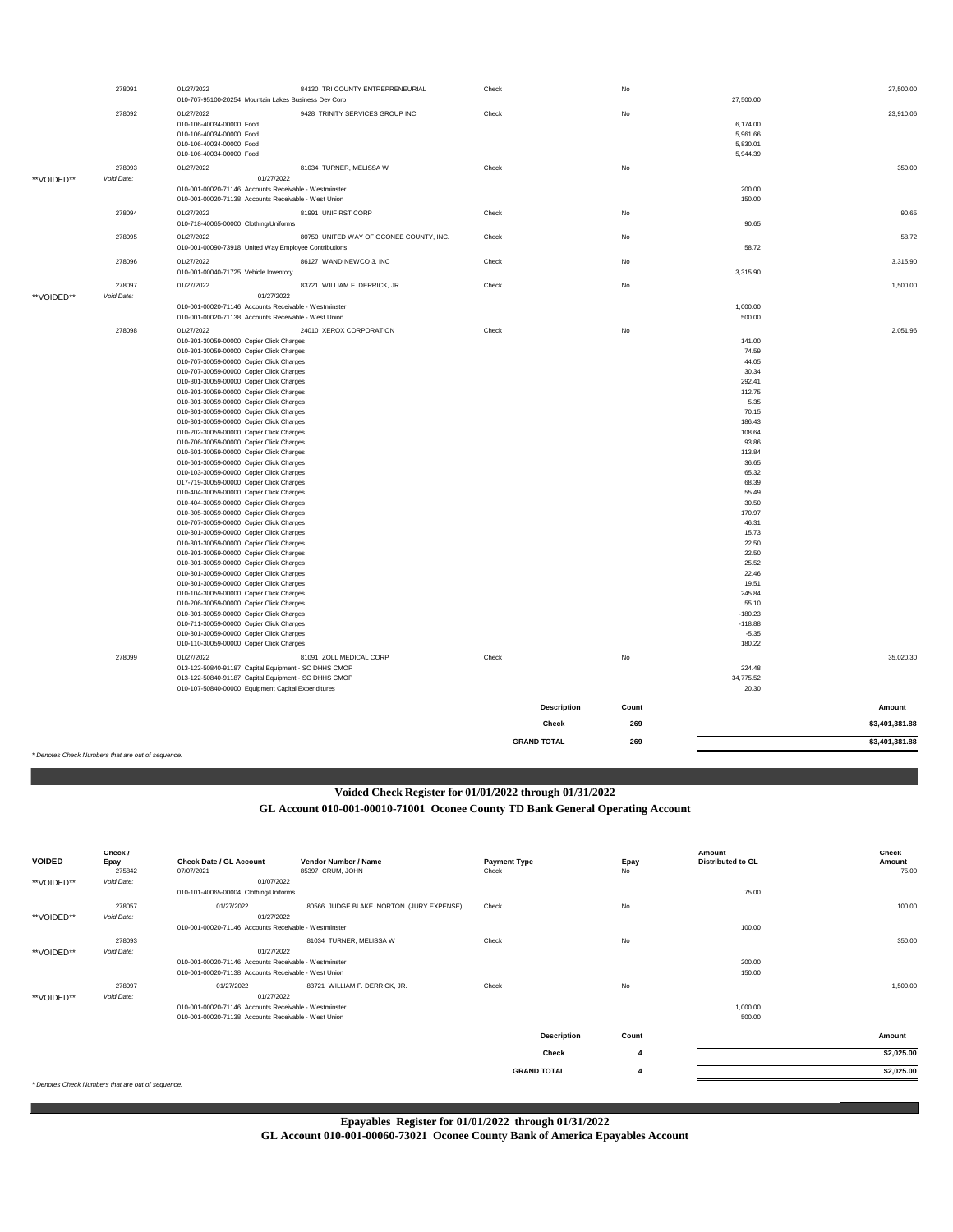| <b>VOIDED</b> | Epay | Check Date / GL Account                                                                                     | Vendor Number / Name                                                   | <b>Payment Type</b>      | Epay | Distributed to GL  | Amount    |
|---------------|------|-------------------------------------------------------------------------------------------------------------|------------------------------------------------------------------------|--------------------------|------|--------------------|-----------|
|               | 3842 | 01/07/2022                                                                                                  | 2400 AT&T                                                              | Bank of America Epayment | Yes  | 1,182.16           | 1,182.16  |
|               |      | 010-709-30041-00000 Telecommunications                                                                      |                                                                        |                          |      |                    |           |
|               | 3843 | 01/07/2022<br>225-104-30041-19070 Telecommunications-SC BCB                                                 | 80860 AT&T                                                             | Bank of America Epayment | Yes  |                    | 9,297.02  |
|               |      |                                                                                                             |                                                                        |                          |      | 9,297.02           |           |
|               | 3844 | 01/07/2022                                                                                                  | 2040 BLUE RIDGE ELECTRIC COOP INC.                                     | Bank of America Epayment | Yes  |                    | 525.83    |
|               |      | 010-707-34043-00001 Electricity - Commerce Center<br>010-202-34043-62052 Electricity-Lawrence Br. Rec. Area |                                                                        |                          |      | 130.16<br>72.36    |           |
|               |      | 010-714-34043-00270 Electricity Oakway School                                                               |                                                                        |                          |      | 34.14              |           |
|               |      | 020-107-34043-00000 Electricity                                                                             |                                                                        |                          |      | 53.11              |           |
|               |      | 010-104-34043-00000 Electricity                                                                             |                                                                        |                          |      | 55.02              |           |
|               |      | 010-202-34043-62053 Electricity-Mullins Ford Landing                                                        |                                                                        |                          |      | 181.04             |           |
|               | 3845 | 01/07/2022                                                                                                  | 80597 DESIGNLAB INC                                                    | Bank of America Epayment | Yes  | 0.00               | 0.00      |
|               | 3846 | 01/07/2022                                                                                                  | 80597 DESIGNLAB INC                                                    | Bank of America Epayment | Yes  |                    | 1,869.02  |
|               |      | 010-106-40065-00000 Clothing/Uniforms                                                                       |                                                                        |                          |      | 129.24             |           |
|               |      | 010-106-40065-00000 Clothing/Uniforms                                                                       |                                                                        |                          |      | 41.50<br>107.41    |           |
|               |      | 010-106-40065-00000 Clothing/Uniforms<br>010-106-40065-00000 Clothing/Uniforms                              |                                                                        |                          |      | 109.17             |           |
|               |      | 010-101-40065-00000 Clothing/Uniforms                                                                       |                                                                        |                          |      | 158.47             |           |
|               |      | 010-101-40065-00000 Clothing/Uniforms                                                                       |                                                                        |                          |      | 102.56             |           |
|               |      | 010-101-40065-00000 Clothing/Uniforms                                                                       |                                                                        |                          |      | 102.56             |           |
|               |      | 010-101-40065-00000 Clothing/Uniforms                                                                       |                                                                        |                          |      | 87.44              |           |
|               |      | 010-101-40065-00000 Clothing/Uniforms<br>010-101-40065-00000 Clothing/Uniforms                              |                                                                        |                          |      | 79.33<br>72.36     |           |
|               |      | 010-101-40065-00000 Clothing/Uniforms                                                                       |                                                                        |                          |      | 86.66              |           |
|               |      | 010-101-40065-00000 Clothing/Uniforms                                                                       |                                                                        |                          |      | 18.74              |           |
|               |      | 010-101-40065-00000 Clothing/Uniforms                                                                       |                                                                        |                          |      | 120.64             |           |
|               |      | 010-101-40065-00000 Clothing/Uniforms                                                                       |                                                                        |                          |      | 24.25              |           |
|               |      | 010-106-40065-00000 Clothing/Uniforms                                                                       |                                                                        |                          |      | 108.53             |           |
|               |      | 010-106-40065-00000 Clothing/Uniforms<br>010-106-40065-00000 Clothing/Uniforms                              |                                                                        |                          |      | 72.36<br>113.09    |           |
|               |      | 010-106-40065-00000 Clothing/Uniforms                                                                       |                                                                        |                          |      | 76.91              |           |
|               |      | 010-106-40065-00000 Clothing/Uniforms                                                                       |                                                                        |                          |      | 72.36              |           |
|               |      | 010-106-40065-00000 Clothing/Uniforms                                                                       |                                                                        |                          |      | 76.91              |           |
|               |      | 010-106-40065-00000 Clothing/Uniforms                                                                       |                                                                        |                          |      | 108.53             |           |
|               | 3847 | 01/07/2022                                                                                                  | 6005 FORT HILL NATURAL GAS AUTHORIT                                    | Bank of America Epayment | Yes  |                    | 7,635.59  |
|               |      | 010-103-34042-00000 Gas & Fuel Oil                                                                          |                                                                        |                          |      | 50.58              |           |
|               |      | 010-714-34042-00270 Gas & Fuel Oil Oakway School                                                            |                                                                        |                          |      | 811.83             |           |
|               |      | 010-714-34042-00410 Gas & Fuel Oil-Walhalla Health Dept                                                     |                                                                        |                          |      | 13.72              |           |
|               |      | 010-106-34042-00000 Gas & Fuel Oil<br>010-714-34042-00729 Gas & Fuel Oil Brown Building                     |                                                                        |                          |      | 2,921.21<br>288.72 |           |
|               |      | 010-106-34042-00000 Gas & Fuel Oil                                                                          |                                                                        |                          |      | 26.67              |           |
|               |      | 010-509-34042-00000 Gas & Fuel Oil                                                                          |                                                                        |                          |      | 89.44              |           |
|               |      | 010-106-34042-00000 Gas & Fuel Oil                                                                          |                                                                        |                          |      | 134.28             |           |
|               |      | 010-714-34042-00510 Gas & Fuel Oil Courthouse (New)                                                         |                                                                        |                          |      | 2,480.80           |           |
|               |      | 010-714-34042-00109 Gas & Fuel Oil Probation & Parole<br>010-716-34042-00000 Gas & Fuel Oil                 |                                                                        |                          |      | 212.00<br>234.92   |           |
|               |      | 010-714-34042-00723 Gas & Fuel Oil Plne Street Complex                                                      |                                                                        |                          |      | 371.42             |           |
|               | 3848 | 01/07/2022                                                                                                  | 86004 PETHEALTH SERVICES USA INC                                       | Bank of America Epayment | Yes  |                    | 5,724.00  |
|               |      | 010-110-40360-00000 Pet ID Microchips                                                                       |                                                                        |                          |      | 5,724.00           |           |
|               | 3849 | 01/07/2022                                                                                                  | 85485 SANDVIK MINING AND CONSTRUCTION USA LLC Bank of America Epayment |                          | Yes  |                    | 48,780.33 |
|               |      | 017-719-30024-00000 Maintenance on Equipment                                                                |                                                                        |                          |      | 29.08              |           |
|               |      | 017-719-30024-00000 Maintenance on Equipment                                                                |                                                                        |                          |      | 2,131.45           |           |
|               |      | 017-719-30024-00000 Maintenance on Equipment                                                                |                                                                        |                          |      | 2,570.01           |           |
|               |      | 017-719-30024-00000 Maintenance on Equipment<br>017-719-30024-00000 Maintenance on Equipment                |                                                                        |                          |      | 24.49<br>12,938.31 |           |
|               |      | 017-719-30024-00000 Maintenance on Equipment                                                                |                                                                        |                          |      | 1,925.44           |           |
|               |      | 017-719-30024-00000 Maintenance on Equipment                                                                |                                                                        |                          |      | 29,161.55          |           |
|               | 3850 | 01/07/2022                                                                                                  | 19160 SENECA LIGHT & WATER PLANT                                       | Bank of America Epayment | Yes  |                    | 1,835.90  |
|               |      | 010-403-34044-00000 Water/Sewer/Garbage                                                                     |                                                                        |                          |      | 108.17             |           |
|               |      | 010-403-34043-00000 Electricity                                                                             |                                                                        |                          |      | 20.39              |           |
|               |      | 010-403-34044-00000 Water/Sewer/Garbage                                                                     |                                                                        |                          |      | 31.98              |           |
|               |      | 010-403-34044-00000 Water/Sewer/Garbage<br>010-403-34043-00000 Electricity                                  |                                                                        |                          |      | 125.03<br>992.25   |           |
|               |      | 010-202-34044-62052 Water/Sewer-Lawrence Brdge Rec Area                                                     |                                                                        |                          |      | 26.22              |           |
|               |      | 010-204-34044-00000 Water/Sewer/Garbage                                                                     |                                                                        |                          |      | 499.22             |           |
|               |      | 010-718-34044-00000 Water/Sewer/Garbage                                                                     |                                                                        |                          |      | 32.64              |           |
|               | 3851 | 01/07/2022                                                                                                  | 2035 VERIZON WIRELESS                                                  | Bank of America Epayment | Yes  |                    | 1,884.35  |
|               |      | 010-104-30041-00000 Telecommunications                                                                      |                                                                        |                          |      | 1,884.35           |           |
|               | 3852 | 01/07/2022<br>010-718-60007-00000 Tipping Fees/MSW Disposal                                                 | 18160 WASTE MANAGEMENT                                                 | Bank of America Epayment | Yes  | 1,131.44           | 1,131.44  |
|               |      |                                                                                                             |                                                                        |                          |      |                    |           |
|               |      | 3905 01/14/2022                                                                                             | 1120 ANDERSON FIRE & SAFETY EQUIP INC                                  | Bank of America Epayment | Yes  |                    | 11,230.60 |
|               |      | 020-107-30024-00000 Maintenance on Equipment                                                                |                                                                        |                          |      | 11,230.60          |           |
|               | 3906 | 01/14/2022                                                                                                  | 2040 BLUE RIDGE ELECTRIC COOP INC.                                     | Bank of America Epayment | Yes  |                    | 4,197.37  |
|               |      | 010-101-34043-00000 Electricity<br>010-101-34043-00000 Electricity                                          |                                                                        |                          |      | 140.64<br>200.36   |           |
|               |      | 010-101-34043-00000 Electricity                                                                             |                                                                        |                          |      | 34.78              |           |
|               |      | 010-601-34043-00000 Electricity                                                                             |                                                                        |                          |      | 51.82              |           |
|               |      | 017-719-34043-00000 Electricity                                                                             |                                                                        |                          |      | 290.58             |           |
|               |      | 017-719-34043-00000 Electricity                                                                             |                                                                        |                          |      | 312.55             |           |
|               |      | 017-719-34043-00000 Electricity<br>017-719-34043-00000 Electricity                                          |                                                                        |                          |      | 112.42<br>3,054.22 |           |
|               | 3907 | 01/14/2022                                                                                                  | 80597 DESIGNLAB INC                                                    | Bank of America Epayment | Yes  |                    | 0.00      |
|               |      |                                                                                                             |                                                                        |                          |      | 0.00               |           |
|               | 3908 | 01/14/2022                                                                                                  | 80597 DESIGNLAB INC                                                    | Bank of America Epayment | Yes  |                    | 1,410.40  |
|               |      | 010-101-40065-00000 Clothing/Uniforms                                                                       |                                                                        |                          |      | 90.63              |           |
|               |      | 010-101-40065-00000 Clothing/Uniforms<br>010-101-40065-00000 Clothing/Uniforms                              |                                                                        |                          |      | 212.27<br>122.43   |           |
|               |      | 010-101-40065-00000 Clothing/Uniforms                                                                       |                                                                        |                          |      | 79.24              |           |
|               |      | 010-101-40065-00000 Clothing/Uniforms                                                                       |                                                                        |                          |      | 114.33             |           |
|               |      | 010-101-40065-00000 Clothing/Uniforms                                                                       |                                                                        |                          |      | 15.88              |           |
|               |      | 010-101-40065-00000 Clothing/Uniforms                                                                       |                                                                        |                          |      | 47.64              |           |
|               |      | 010-101-40065-00000 Clothing/Uniforms                                                                       |                                                                        |                          |      | 15.88              |           |
|               |      | 010-101-40065-00000 Clothing/Uniforms<br>010-101-40065-00000 Clothing/Uniforms                              |                                                                        |                          |      | 57.18<br>15.88     |           |
|               |      | 010-101-40065-00000 Clothing/Uniforms                                                                       |                                                                        |                          |      | 95.29              |           |
|               |      |                                                                                                             |                                                                        |                          |      |                    |           |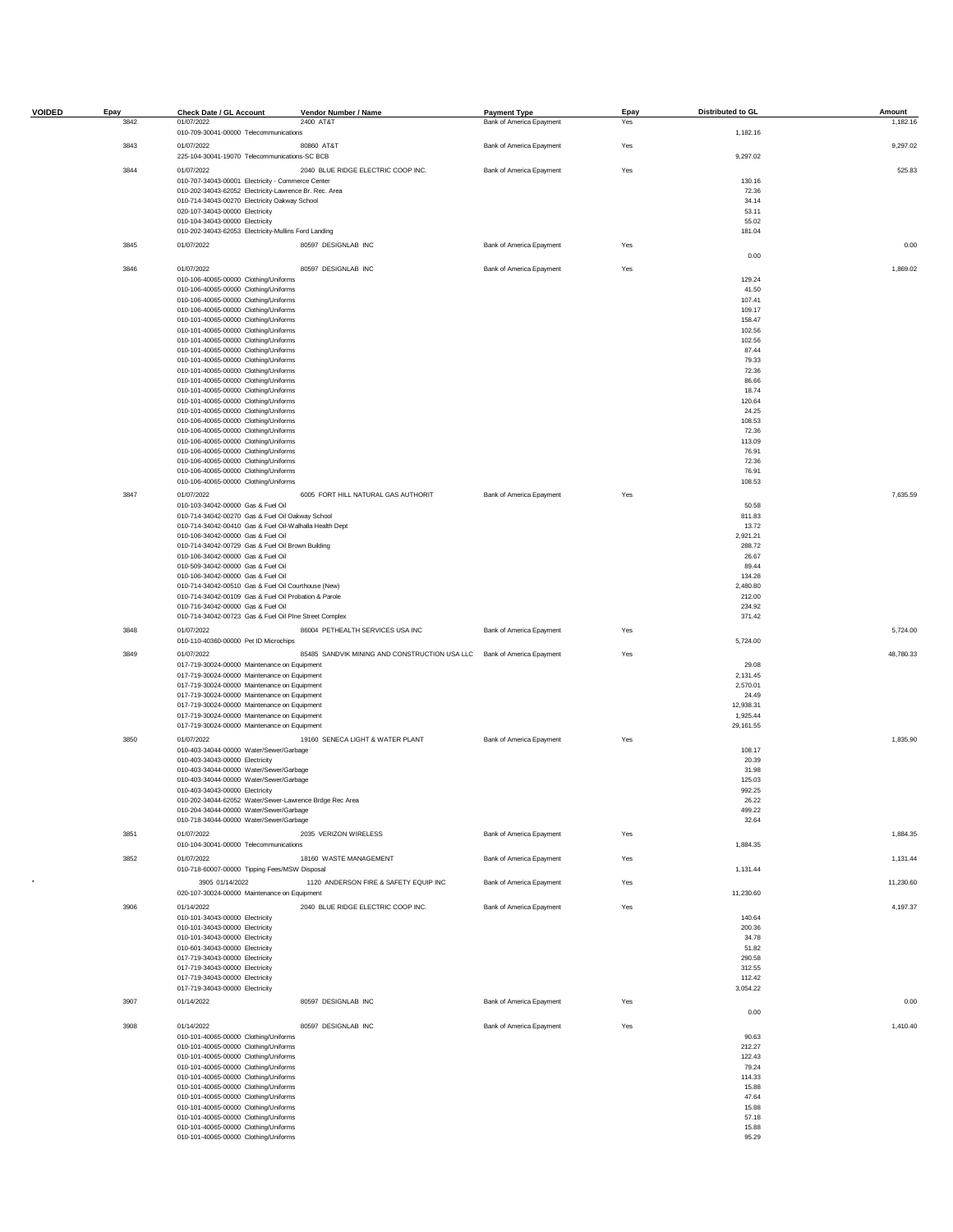|      | 010-101-40065-00000 Clothing/Uniforms<br>010-101-40065-00000 Clothing/Uniforms                |                                                                         |                          |     | 72.78<br>57.18     |            |
|------|-----------------------------------------------------------------------------------------------|-------------------------------------------------------------------------|--------------------------|-----|--------------------|------------|
|      | 010-101-40065-00000 Clothing/Uniforms                                                         |                                                                         |                          |     | 38.12              |            |
|      | 010-101-40065-00000 Clothing/Uniforms<br>010-101-40065-00000 Clothing/Uniforms                |                                                                         |                          |     | 102.56<br>102.56   |            |
|      | 010-101-40065-00000 Clothing/Uniforms                                                         |                                                                         |                          |     | 18.74              |            |
|      | 010-101-40065-00000 Clothing/Uniforms<br>010-101-40065-00000 Clothing/Uniforms                |                                                                         |                          |     | 36.18<br>36.39     |            |
|      | 010-101-40065-00000 Clothing/Uniforms                                                         |                                                                         |                          |     | 79.24              |            |
| 3909 | 01/14/2022<br>010-001-00040-71725 Vehicle Inventory                                           | 85499 KC POWER & SUPPLY LLC                                             | Bank of America Epayment | Yes | 723.93             | 1.139.87   |
|      | 010-001-00040-71725 Vehicle Inventory                                                         |                                                                         |                          |     | 415.94             |            |
| 3910 | 01/14/2022                                                                                    | 85343 READS UNIFORMS INC                                                | Bank of America Epayment | Yes |                    | 613.51     |
|      | 010-101-40065-00000 Clothing/Uniforms<br>010-101-40065-00000 Clothing/Uniforms                |                                                                         |                          |     | 102.81<br>159.00   |            |
|      | 010-101-40065-00000 Clothing/Uniforms                                                         |                                                                         |                          |     | 172.57             |            |
|      | 010-101-40065-00000 Clothing/Uniforms<br>010-101-40065-00000 Clothing/Uniforms                |                                                                         |                          |     | 76.32<br>102.81    |            |
| 3911 | 01/14/2022                                                                                    | 19090 REDSAIL TECHNOLOGIES                                              | Bank of America Epayment | Yes |                    | 5,455.83   |
|      | 010-302-30056-00000 Data Processing                                                           |                                                                         |                          |     | 230.48             |            |
|      | 010-302-30056-00000 Data Processing<br>010-302-30056-00000 Data Processing                    |                                                                         |                          |     | 212.00<br>906.31   |            |
|      | 010-306-40032-00000 Operational<br>010-306-30056-00000 DATA PROCESSING                        |                                                                         |                          |     | 0.00<br>1,012.52   |            |
|      | 010-306-30025-00000 Professional                                                              |                                                                         |                          |     | 0.00               |            |
|      | 010-306-40032-00000 Operational<br>010-306-30056-00000 DATA PROCESSING                        |                                                                         |                          |     | 0.00<br>601.90     |            |
|      | 010-306-30025-00000 Professional                                                              |                                                                         |                          |     | 0.00               |            |
|      | 010-302-30056-00000 Data Processing                                                           |                                                                         |                          |     | 2,492.62           |            |
| 3912 | 01/14/2022<br>017-719-30024-00000 Maintenance on Equipment                                    | 85485 SANDVIK MINING AND CONSTRUCTION USA LLC Bank of America Epayment  |                          | Yes | 4,033.99           | 6,007.71   |
|      | 017-719-30024-00000 Maintenance on Equipment                                                  |                                                                         |                          |     | 243.04             |            |
|      | 017-719-30024-00000 Maintenance on Equipment<br>017-719-30024-00000 Maintenance on Equipment  |                                                                         |                          |     | 243.04<br>677.00   |            |
|      | 017-719-30024-00000 Maintenance on Equipment                                                  |                                                                         |                          |     | 405.32             |            |
|      | 017-719-30024-00000 Maintenance on Equipment                                                  |                                                                         |                          |     | 405.32             |            |
| 3913 | 01/14/2022<br>010-001-00040-71725 Vehicle Inventory                                           | 19180 SUPER SERVICE TIRE & ALIGNMENT INC.                               | Bank of America Epayment | Yes | 1,245.03           | 5,341.52   |
|      | 010-001-00040-71725 Vehicle Inventory                                                         |                                                                         |                          |     | 1,456.32           |            |
|      | 010-001-00040-71725 Vehicle Inventory<br>010-001-00040-71725 Vehicle Inventory                |                                                                         |                          |     | 499.80<br>2,140.37 |            |
| 3914 | 01/14/2022                                                                                    | 82387 UPSTATE MEDICAL ASSOCIATES                                        | Bank of America Epayment | Yes |                    | 550.00     |
|      | 010-710-30062-00000 Medical                                                                   |                                                                         |                          |     | 550.00             |            |
| 3915 | 01/14/2022<br>010-104-30041-00000 Telecommunications                                          | 2035 VERIZON WIRELESS                                                   | Bank of America Epayment | Yes | 265.10             | 265.10     |
| 3916 | 01/14/2022                                                                                    | 3075 WESTMINSTER UTILITY DEPARTMENT                                     | Bank of America Epayment | Yes |                    | 0.00       |
|      |                                                                                               |                                                                         |                          |     | 0.00               |            |
| 3917 | 01/14/2022<br>010-509-34043-00000 Electricity                                                 | 3075 WESTMINSTER UTILITY DEPARTMENT                                     | Bank of America Epayment | Yes | 57.27              | 2,705.48   |
|      | 010-509-34043-00000 Electricity                                                               |                                                                         |                          |     | 21.17              |            |
|      | 010-509-34044-00000 Water/Sewer/Garbage<br>010-718-34044-00000 Water/Sewer/Garbage            |                                                                         |                          |     | 22.72<br>31.47     |            |
|      | 010-718-34044-00000 Water/Sewer/Garbage                                                       |                                                                         |                          |     | 40.62              |            |
|      | 010-205-34043-00000 Electricity<br>010-205-34044-00000 Water/Sewer/Garbage                    |                                                                         |                          |     | 363.62<br>113.08   |            |
|      | 010-205-34043-00000 Electricity                                                               |                                                                         |                          |     | 223.89             |            |
|      | 010-206-34043-00209 Electricity Westminster Branch<br>010-206-34044-00000 Water/Sewer/Garbage |                                                                         |                          |     | 896.19<br>74.34    |            |
|      | 010-107-34044-00000 Water/Sewer/Garbage                                                       |                                                                         |                          |     | 39.88              |            |
|      | 010-205-34043-00000 Electricity<br>010-205-34044-00000 Water/Sewer/Garbage                    |                                                                         |                          |     | 514.98<br>30.93    |            |
|      | 010-205-34043-00000 Electricity                                                               |                                                                         |                          |     | 275.32             |            |
| 3918 | 01/18/2022                                                                                    | 19150 SC DEPT OF REVENUE-SALES & USE TAX RETUF Bank of America Epayment |                          | Yes | 0.00               | 0.00       |
| 3919 | 01/18/2022                                                                                    | 19150 SC DEPT OF REVENUE-SALES & USE TAX RETUF Bank of America Epayment |                          | Yes |                    | 0.00       |
|      |                                                                                               |                                                                         |                          |     | 0.00               |            |
| 3920 | 01/18/2022<br>010-204-33022-00000 Maintenance on Buildings/Grounds                            | 19150 SC DEPT OF REVENUE-SALES & USE TAX RETUF Bank of America Epayment |                          | Yes | 2.13               | 32,945.60  |
|      | 260-601-40032-00000 Operational                                                               |                                                                         |                          |     | 1,264.14           |            |
|      | 013-123-50840-91159 Cap Equip-Prisma BJA2019-RURAL<br>010-001-00040-71725 Vehicle Inventory   |                                                                         |                          |     | 312.36<br>70.12    |            |
|      | 010-101-40032-00000 Operational                                                               |                                                                         |                          |     | 34.73              |            |
|      | 010-101-40353-00000 Firing Range<br>010-106-40031-00000 Non-Capital Equipment                 |                                                                         |                          |     | 2.68<br>48.89      |            |
|      | 010-106-40032-00000 Operational                                                               |                                                                         |                          |     | 59.76              |            |
|      | 010-107-40032-00000 Operational<br>010-107-40065-00000 Cothing Uniforms                       |                                                                         |                          |     | 4.13<br>42.42      |            |
|      | 010-203-33022-00000 Maintenance Buildings/Grounds                                             |                                                                         |                          |     | 75.60              |            |
|      | 010-204-33022-00000 Maintenance on Buildings/Grounds<br>010-205-40032-00000 Operational       |                                                                         |                          |     | 6.12<br>5.14       |            |
|      | 010-501-40032-00000 Operational                                                               |                                                                         |                          |     | 3.45               |            |
|      | 010-717-40032-00000 Operational<br>010-720-33022-00000 Maintenance Buildings/Grounds          |                                                                         |                          |     | 81.90<br>13.94     |            |
|      | 010-720-40027-00000 Safety Equipment                                                          |                                                                         |                          |     | 7.20<br>11.36      |            |
|      | 010-721-33022-00000 Maintenance Buildings/Grounds<br>017-719-40027-00000 Safety Equipment     |                                                                         |                          |     | 5.43               |            |
|      | 017-719-40032-00000 Operational<br>020-107-61106-00000 Volunteer Compensation                 |                                                                         |                          |     | 17.37<br>6.60      |            |
|      | 010-080-00805-00203 CS High Falls Park                                                        |                                                                         |                          |     | 306.82             |            |
|      | 010-080-00805-00205 CS Chau Ram Park<br>010-080-00805-00204 CS South Cove Park                |                                                                         |                          |     | 701.40<br>1,246.03 |            |
|      | 017-080-00805-15401 Outside Sales                                                             |                                                                         |                          |     | 21,658.89          |            |
|      | 010-080-00805-10906 CS Airport Miscellaneous<br>010-080-00805-10980 CS Aviation Fuel          |                                                                         |                          |     | 4.52<br>764.64     |            |
|      | 010-080-00805-10990 CS Jet Fuel                                                               |                                                                         |                          |     | 6,187.83           |            |
| 3921 | 01/18/2022<br>010-001-00060-73326 Due to SCDOR-Documentary Stamps                             | 19820 SC DEPT OF REVENUE-DOCUMENT STAMPS                                | Bank of America Epayment | Yes | 328,800.71         | 328,800.71 |
| 3922 | 01/20/2022                                                                                    | 2040 BLUE RIDGE ELECTRIC COOP INC.                                      | Bank of America Epayment | Yes |                    | 17,582.87  |
|      | 010-720-34043-00000 Electricity<br>010-601-34043-00000 Electricity                            |                                                                         |                          |     | 523.68<br>590.72   |            |
|      |                                                                                               |                                                                         |                          |     |                    |            |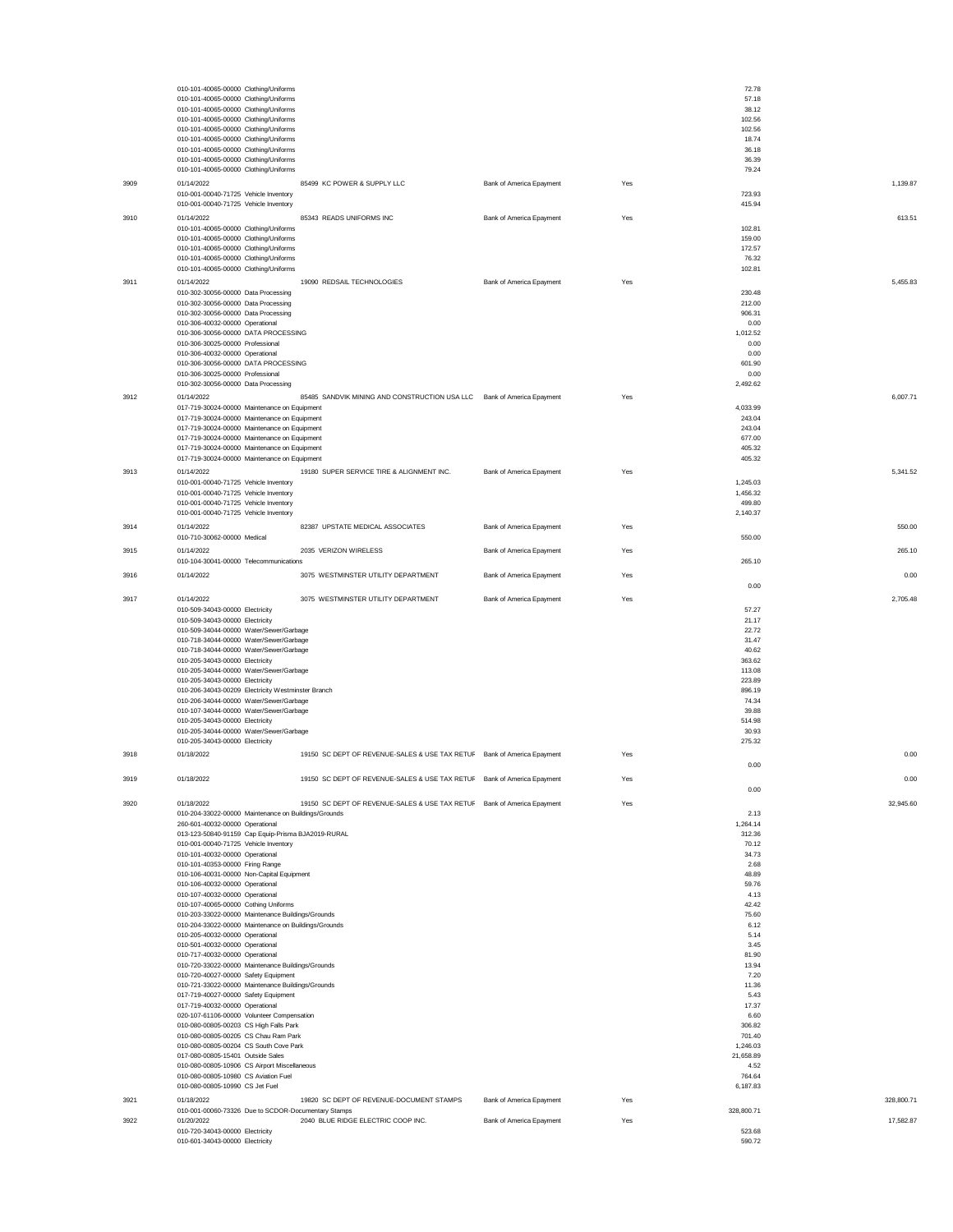|      | 017-719-34043-00000 Electricity                                                                        |                                              |             | 9,032.39         |                        |
|------|--------------------------------------------------------------------------------------------------------|----------------------------------------------|-------------|------------------|------------------------|
|      | 020-107-34043-00000 Electricity<br>020-107-34043-00000 Electricity                                     |                                              |             | 112.06<br>263.79 |                        |
|      | 010-104-34043-00000 Electricity                                                                        |                                              |             | 50.55            |                        |
|      | 010-202-34043-62058 Electricity - Friendship Rec Area                                                  |                                              |             | 251.65           |                        |
|      | 010-202-34043-62058 Electricity - Friendship Rec Area                                                  |                                              |             | 43.40<br>121.41  |                        |
|      | 010-202-34043-62051 Electricity- Fairplay Rec. Area<br>010-721-34043-00000 Electricity                 |                                              |             | 663.94           |                        |
|      | 010-718-34043-00000 Electricity                                                                        |                                              |             | 4,261.03         |                        |
|      | 010-720-34043-00000 Electricity                                                                        |                                              |             | 1,668.25         |                        |
| 3923 | 01/20/2022<br>80597 DESIGNLAB INC                                                                      | Bank of America Epayment                     | Yes         |                  | 854.30                 |
|      | 010-106-40065-00000 Clothing/Uniforms<br>010-106-40065-00000 Clothing/Uniforms                         |                                              |             | 96.58<br>40.13   |                        |
|      | 010-106-40065-00000 Clothing/Uniforms                                                                  |                                              |             | 18.00            |                        |
|      | 010-106-40065-00000 Clothing/Uniforms                                                                  |                                              |             | 20.07            |                        |
|      | 010-106-40065-00000 Clothing/Uniforms<br>010-106-40065-00000 Clothing/Uniforms                         |                                              |             | 38.46<br>37.71   |                        |
|      | 010-106-40065-00000 Clothing/Uniforms                                                                  |                                              |             | 115.71           |                        |
|      | 010-101-40065-00000 Clothing/Uniforms                                                                  |                                              |             | 50.22<br>122.43  |                        |
|      | 010-101-40065-00000 Clothing/Uniforms<br>010-101-40065-00000 Clothing/Uniforms                         |                                              |             | 122.43           |                        |
|      | 010-101-40065-00000 Clothing/Uniforms                                                                  |                                              |             | 15.88            |                        |
|      | 010-110-40065-00000 Clothing/Uniforms<br>010-110-40065-00000 Clothing/Uniforms                         |                                              |             | 146.28<br>30.40  |                        |
| 3924 | 01/20/2022<br>6005 FORT HILL NATURAL GAS AUTHORIT                                                      | Bank of America Epayment                     | Yes         |                  | 225.40                 |
|      | 020-107-34042-00000 Gas & Fuel Oil                                                                     |                                              |             | 225.40           |                        |
| 3925 | 01/20/2022<br>85499 KC POWER & SUPPLY LLC                                                              | Bank of America Epayment                     | Yes         |                  | 533.52                 |
|      | 010-001-00040-71725 Vehicle Inventory                                                                  |                                              |             | 533.52           |                        |
| 3926 | 01/20/2022<br>85485 SANDVIK MINING AND CONSTRUCTION USA LLC Bank of America Epayment                   |                                              | Yes         |                  | 571.64                 |
|      | 017-719-30024-00000 Maintenance on Equipment                                                           |                                              |             | 149.85           |                        |
|      | 017-719-30024-00000 Maintenance on Equipment                                                           |                                              |             | 421.79           |                        |
| 3927 | 19160 SENECA LIGHT & WATER PLANT<br>01/20/2022<br>010-601-34044-00000 Water/Sewer/Garbage              | Bank of America Epayment                     | Yes         | 169.15           | 1,205.51               |
|      | 010-601-34044-00000 Water/Sewer/Garbage                                                                |                                              |             | 55.83            |                        |
|      | 010-718-34044-00000 Water/Sewer/Garbage                                                                |                                              |             | 177.04           |                        |
|      | 010-718-34044-00000 Water/Sewer/Garbage<br>010-718-34044-00000 Water/Sewer/Garbage                     |                                              |             | 108.75<br>43.82  |                        |
|      | 010-720-34044-00000 Water/Sewer/Garbage                                                                |                                              |             | 124.19           |                        |
|      | 010-721-34044-00000 Water/Sewer/Garbage                                                                |                                              |             | 148.84           |                        |
|      | 020-107-34044-00000 Water/Sewer/Garbage<br>010-718-34044-00000 Water/Sewer/Garbage                     |                                              |             | 29.54<br>48.17   |                        |
|      | 010-110-34044-00000 Water/Sewer/Garbage                                                                |                                              |             | 300.18           |                        |
| 3928 | 01/20/2022<br>19180 SUPER SERVICE TIRE & ALIGNMENT INC.                                                | Bank of America Epayment                     | Yes         |                  | 5,136.74               |
|      | 010-001-00040-71725 Vehicle Inventory                                                                  |                                              |             | 3,581.57         |                        |
|      | 010-001-00040-71725 Vehicle Inventory                                                                  |                                              |             | 1,555.17         |                        |
| 3929 | 01/20/2022<br>82387 UPSTATE MEDICAL ASSOCIATES<br>010-710-30062-00000 Medical                          | Bank of America Epayment                     | Yes         | 160.00           | 13,121.00              |
|      | 010-710-30062-00000 Medical                                                                            |                                              |             | 9,022.00         |                        |
|      | 010-107-30062-00000 Medical<br>020-107-30062-00000 Medical                                             |                                              |             | 3,939.00<br>0.00 |                        |
| 3930 | 01/20/2022<br>18160 WASTE MANAGEMENT                                                                   | Bank of America Epayment                     | Yes         |                  | 170,647.81             |
|      | 010-718-60007-00000 Tipping Fees/MSW Disposal                                                          |                                              |             | 170,647.81       |                        |
| 3931 | 01/27/2022<br>2040 BLUE RIDGE ELECTRIC COOP INC.                                                       | Bank of America Epayment                     | Yes         |                  | 1,627.90               |
|      | 010-707-34043-00104 Electricity OITP                                                                   |                                              |             | 1,149.06         |                        |
|      | 010-107-34043-00000 Electricity<br>010-107-34043-00000 Electricity                                     |                                              |             | 299.04<br>34.92  |                        |
|      | 010-107-34043-00000 Electricity                                                                        |                                              |             | 55.05            |                        |
|      | 010-205-30024-00000 Maintenance on Equipment                                                           |                                              |             | 25.00            |                        |
|      | 010-711-30024-00000 Maintenance on Equipment                                                           |                                              |             | 64.83            |                        |
| 3932 | 01/27/2022<br>80597 DESIGNLAB INC<br>010-106-40065-00000 Clothing/Uniforms                             | Bank of America Epayment                     | Yes         | 36.39            | 209.95                 |
|      | 010-106-40065-00000 Clothing/Uniforms                                                                  |                                              |             | 115.71           |                        |
|      | 010-106-40065-00000 Clothing/Uniforms                                                                  |                                              |             | 57.85            |                        |
| 3933 | 01/27/2022<br>6005 FORT HILL NATURAL GAS AUTHORIT                                                      | Bank of America Epayment                     | Yes         |                  | 1,595.00               |
|      | 010-110-34042-00000 Gas & Fuel Oil<br>010-601-34042-00000 Gas & Fuel Oil                               |                                              |             | 840.11<br>208.61 |                        |
|      | 010-721-34042-00000 Gas & Fuel Oil                                                                     |                                              |             | 546.28           |                        |
| 3934 | 01/27/2022<br>19090 REDSAIL TECHNOLOGIES                                                               | Bank of America Epayment                     | Yes         |                  | 364.12                 |
|      | 010-305-30056-00000 Data Processing                                                                    |                                              |             | 364.12           |                        |
| 3935 | 01/27/2022<br>19160 SENECA LIGHT & WATER PLANT                                                         | Bank of America Epayment                     | Yes         |                  | 1,619.73               |
|      | 010-202-34044-62058 Water/Sewer-Friendship Rec Area<br>010-206-34043-00208 Electricity - Seneca Branch |                                              |             | 26.22<br>858.97  |                        |
|      | 010-206-34044-00208 Water/Sewer/Garbage-Seneca Branch                                                  |                                              |             | 129.63           |                        |
|      | 010-204-34044-00000 Water/Sewer/Garbage                                                                |                                              |             | 604.91           |                        |
| 3936 | 01/27/2022<br>2035 VERIZON WIRELESS                                                                    | Bank of America Epayment                     | Yes         |                  | 6,229.31               |
|      | 010-709-30041-00000 Telecommunications<br>010-206-30041-00000 Telecommunications                       |                                              |             | 75.98<br>75.98   |                        |
|      | 010-709-30041-00000 Telecommunications                                                                 |                                              |             | 5,194.25         |                        |
|      | 017-719-30041-00000 Telecommunications                                                                 |                                              |             | 230.27           |                        |
|      | 020-107-30041-00610 Telecommunications -Cleveland FD<br>020-107-30041-00601 Telephone Oakway FD        |                                              |             | 75.98<br>75.98   |                        |
|      | 020-107-30041-00608 Telephone Fair Play FD                                                             |                                              |             | 113.97           |                        |
|      | 020-107-30041-00612 Telephone Friendship FD                                                            |                                              |             | 37.99            |                        |
|      | 020-107-30041-00613 Telephone Cross Roads FD<br>020-107-30041-00614 Telephone-Pickett Post FD          |                                              |             | 75.98<br>37.99   |                        |
|      | 020-107-30041-00615 Telephone South Union FD                                                           |                                              |             | 113.97           |                        |
|      | 020-107-30041-00620 Telephone - Haz-Mat<br>255-115-30041-91052 Telecommunication - Duke Energy FNF     |                                              |             | 37.99<br>82.98   |                        |
|      |                                                                                                        |                                              |             |                  |                        |
|      |                                                                                                        | <b>Description</b><br><b>Bank of America</b> | Count<br>43 |                  | Amount<br>\$702,054.14 |
|      |                                                                                                        | <b>GRAND TOTAL</b>                           |             |                  | \$702,054.14           |
|      |                                                                                                        |                                              | 43          |                  |                        |

*\* Denotes Check Numbers that are out of sequence.*

**Voided Epayables Register for 01/01/2022 through 01/31/2022 GL Account 010-001-00060-73021 Oconee County Bank of America Epayables Account**